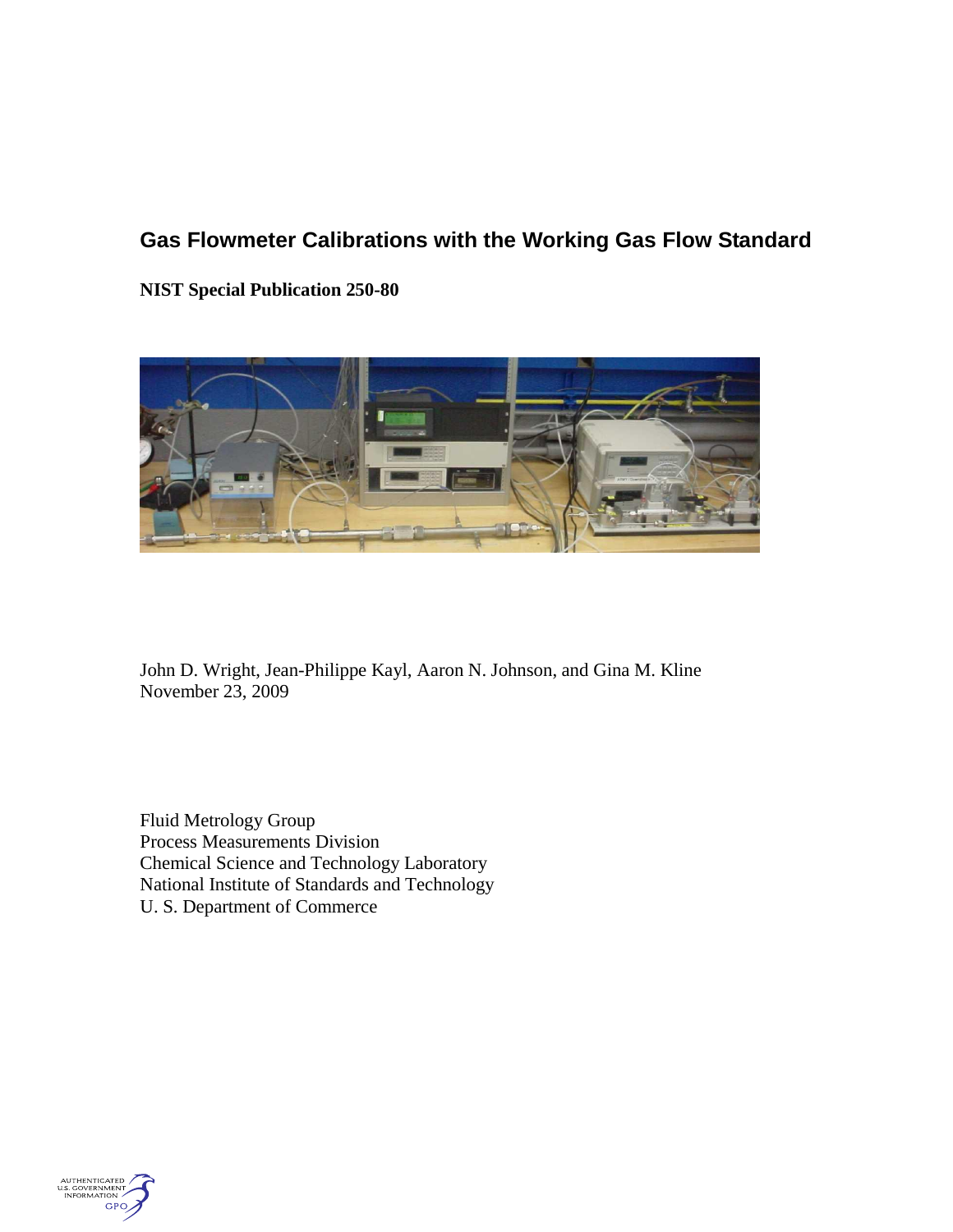## Table of Contents

| 11 Uncertainty Analysis for Laminar Flowmeter Working Standards 19 |  |
|--------------------------------------------------------------------|--|
|                                                                    |  |
|                                                                    |  |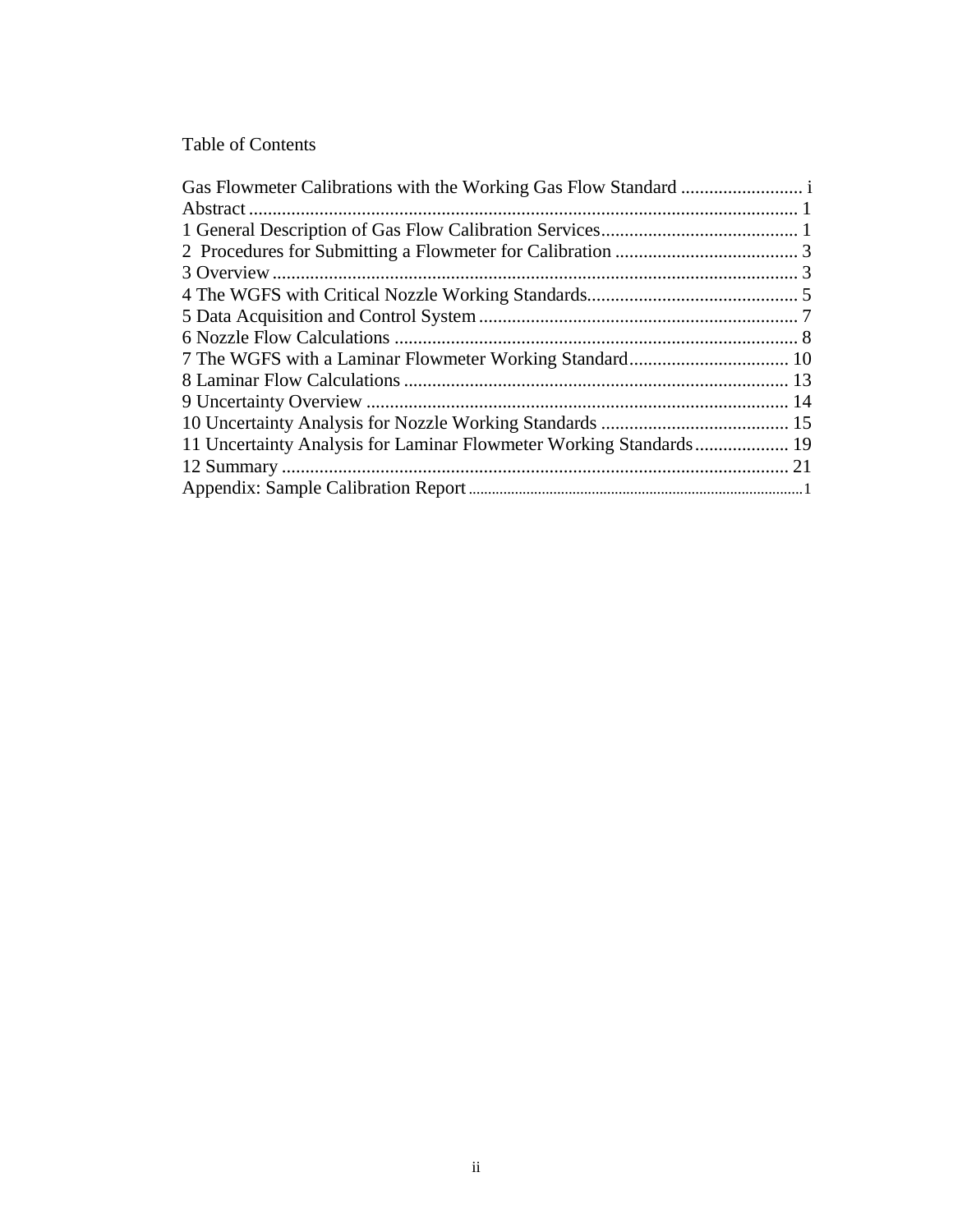## **Abstract**

The Working Gas Flow Standard (WGFS) uses critical venturis, critical nozzles, or laminar flowmeters as working standards to calibrate customer flowmeters. The working standards are periodically calibrated with primary standards: the  $34$  L,  $677$  L, or  $26 \text{ m}^3$ *PVTt* standards, or a static gravimetric standard. The WGFS is used to calibrate flowmeters with low pressure drop, in dry air, at flows from  $0.001 \text{ L/min}^1$  to 70 000 L/min with an uncertainty of 0.15 % or less. At flows less than 2000 L/min, calibrations in other non-hazardous and non-corrosive gases are available.

In this document, we provide an overview of the gas flow calibration service and the procedures for customers to submit their flowmeters to the National Institute of Standards and Technology (NIST) for calibration. We also document the flow calculation algorithms and uncertainties of the WGFS.

Key words: calibration, critical nozzle, critical venturi, laminar, flow, flowmeter, gas flow standard, uncertainty, working standard.

## **1 General Description of Gas Flow Calibration Services**

Customers should consult the web address

[http://ts.nist.gov/MeasurementServices/Calibrations/mechanical\\_index.cfm](http://ts.nist.gov/MeasurementServices/Calibrations/mechanical_index.cfm) to find the most current information regarding our calibration services, calibration fees, technical contacts, and flowmeter submittal procedures.

NIST uses the Working Gas Flow Standard described herein to provide gas flowmeter calibrations for flows between 0.001 L/min and 70 000 L/min. The gases available for calibrations in the WGFS are dry air, nitrogen, carbon dioxide, argon, and helium. The source of air, at pressures up to 1.7 MPa, is an oil-free reciprocating compressor and a refrigeration drier. The dew point temperature of the dried air is 256 K so the mole fraction of water in the air is 0.14 %. Nitrogen (at pressures up to 800 kPa and purity of 99.998 %) is supplied by liquid nitrogen dewars. Higher pressures of nitrogen as well as argon, carbon dioxide, and helium gas can be supplied from compressed gas cylinders. Other non-toxic, non-corrosive gases can be accommodated upon customer request. While other gases are certainly feasible in the 677 L *PVTt* standard, in practice, test gases are limited to air from the compressor and nitrogen from dewars because a very large number of gas cylinders would be necessary to provide gas at 2000 L/min. The gas temperatures are nominally room temperature.

Readily available fittings for the installation of flowmeters in the 34 L and 677 L *PVTt* standards are Swagelok<sup>\*</sup> (1/8 in to 1 in), A/N 37 degree flare (1/4 in to 1 in), national pipe thread or NPT ( $1/8$  in to 3 in), VCR ( $1/4$  in and  $1/2$  in), and VCO ( $1/2$  in and  $1$  in).

<sup>-</sup><sup>1</sup> Reference conditions of 293.15 K and 101.325 kPa are used throughout this document for volumetric flows.

Certain commercial equipment, instruments, or materials are identified in this paper to foster understanding. Such identification does not imply recommendation or endorsement by the National Institute of Standards and Technology, nor does it imply that the materials or equipment identified are necessarily the best available for the purpose. VCR and VCO are registered trademarks of Swagelok.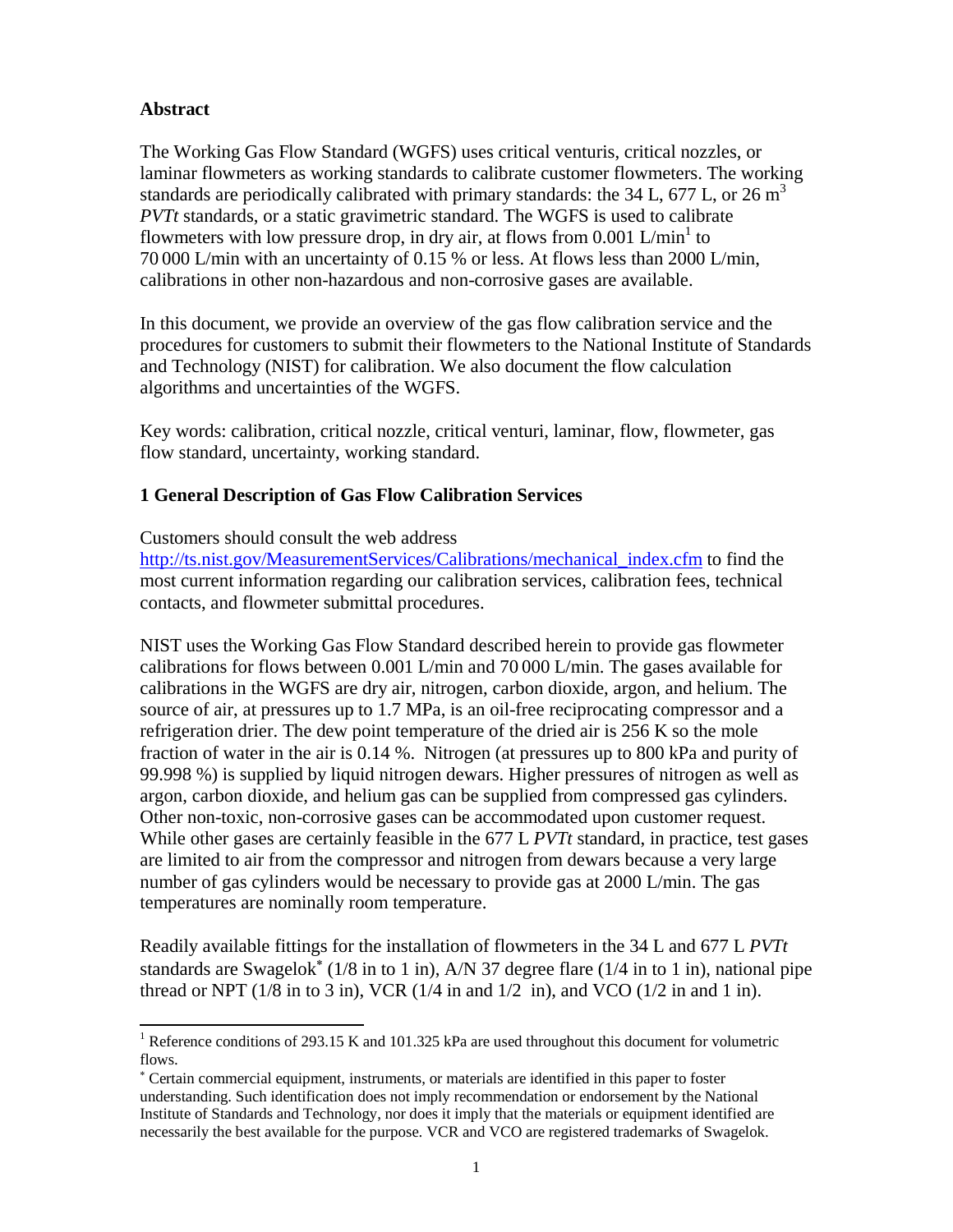Meters can be tested if the flow range, gas, and piping connections are suitable, and if the system to be tested has precision appropriate for calibration with the NIST flow measurement uncertainty. The vast majority of flowmeters calibrated in the gas flow calibration service are critical flow venturis (CFVs), critical nozzles, or laminar flowmeters because these are presently regarded as the best candidates for transfer and working standards by the gas flow metrology community. Occasionally we have tested positive displacement meters, roots meters, rotary gas meters, thermal mass flowmeters, and turbine meters. Meter types with calibration instability significantly larger than the primary standard uncertainty should not be calibrated with the NIST standards for economic reasons. For example, a rotameter for which the float position is read by the operator's eye normally cannot be read with precision any better than 1 %. It is not wise to obtain 0.05 % or less uncertainty flow data from NIST for such a flowmeter when 0.5 % data is perfectly adequate and available from other laboratories at significantly lower cost.

A normal flow calibration performed by the NIST Fluid Metrology Group consists of five flows spread over the range of the flowmeter. A laminar flowmeter is normally calibrated at 10 %, 25 %, 50 %, 75 %, and 100 % of the meter full scale. At each of these flow set points, three (or more) flow measurements are made with the WGFS. The same meter is tested on a second occasion, with flows in decreasing order instead of the increasing order of the first set. Therefore, the final data set consists of six (or more) primary flow measurements made at five flow set points, i.e., 30 individual flow measurements. The sets of three measurements can be used to assess repeatability, while the sets of six can be used to assess reproducibility. For further explanation, see the sample calibration report that is appended to this document. Variations on the number of flow set points, spacing of the set points, and the number of repeated measurements can be discussed with the NIST technical contacts. However, for quality assurance reasons, we rarely conduct calibrations involving fewer than three flow set points and two sets of three flow measurements at each set point.

The Fluid Metrology Group prefers to present flowmeter calibration results in a dimensionless format that takes into account the physical model for the flowmeter type. The dimensionless approach facilitates accurate flow measurements by the flowmeter user even when the conditions of usage (gas type, temperature, pressure) differ from the conditions during calibration. Hence for a laminar flowmeter, a report presents the viscosity coefficient and the flow coefficient as defined in section 8. In order to calculate the uncertainty of these flowmeter calibration factors, we must know the uncertainty of the standard flow measurement as well as the uncertainty of the instrumentation associated with the meter under test (normally absolute pressure, differential pressure, and temperature instrumentation). We prefer to connect our own instrumentation (temperature, pressure, etc.) to the meter under test because they have established uncertainty values based on calibration records that we rarely have for the customer's instrumentation. In some cases, it is impractical to install our own instrumentation on the meter under test and the meter under test reads the flow directly. In these cases, we provide a table of flow indicated by the meter under test, flow measured by the NIST standard, and the uncertainty of the NIST flow value.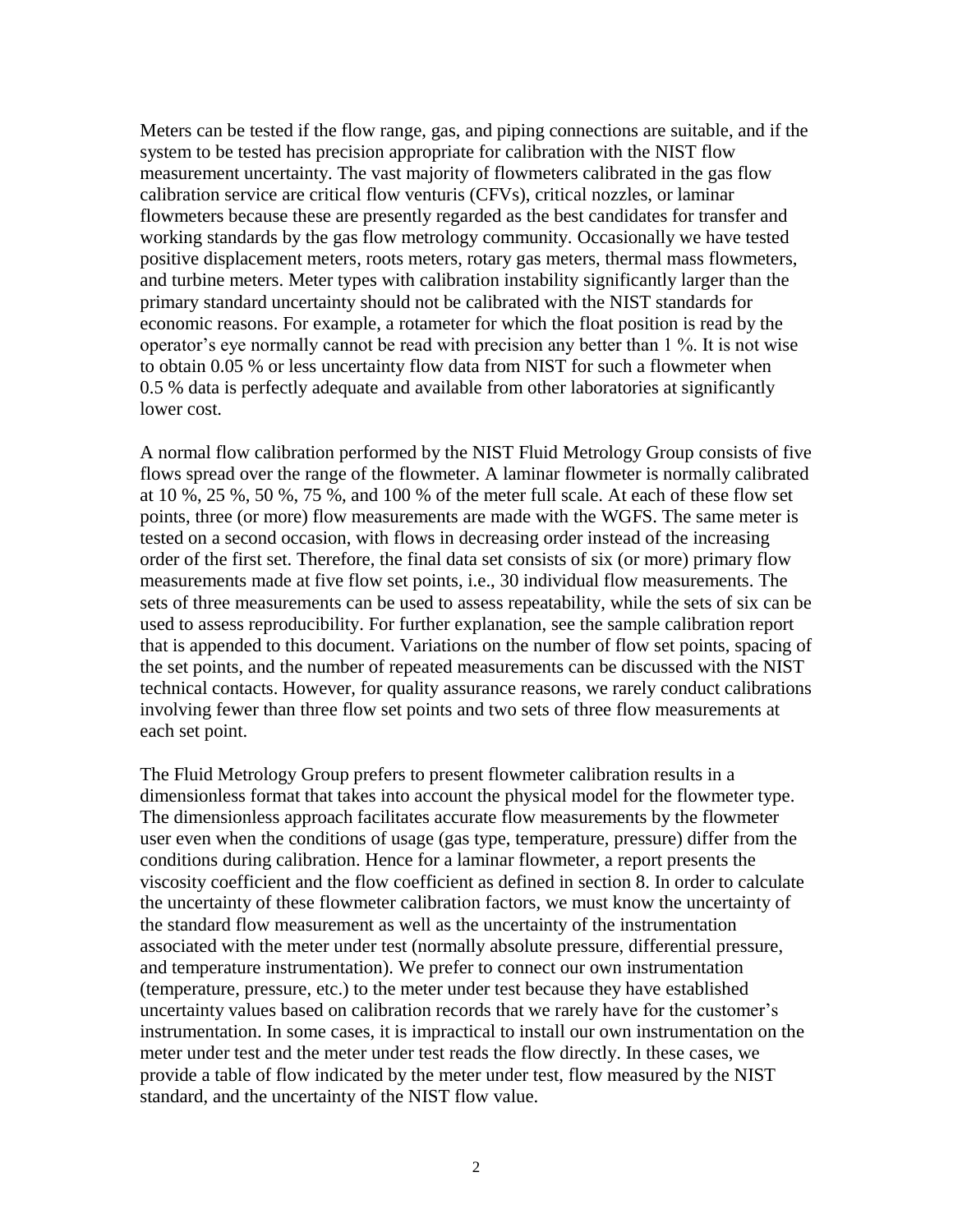#### **2 Procedures for Submitting a Flowmeter for Calibration**

Customers should consult the web address

<http://ts.nist.gov/MeasurementServices/Calibrations/>to find the most current information regarding our calibration services, calibration fees, technical contacts, turn around times, and instrument submittal procedures. The instructions for domestic customers have the sub-headings: A.) Customer Inquiries, B.) Pre-arrangements and Scheduling, C.) Purchase Orders, D.) Shipping, Insurance, and Risk of Loss, E.) Turnaround Time, and F.) Customer Checklist. There are also special instructions for foreign customers.

#### **3 Overview**

<span id="page-4-1"></span>-

NIST offers calibrations of gas flowmeters in order to provide traceability to flowmeter manufacturers, secondary flow calibration laboratories, and flowmeter users. For a fee, NIST calibrates a customer's flowmeter and delivers a calibration report that documents the calibration procedure, the calibration results, and their uncertainty. The flowmeter and its calibration results may be used in different ways by the customer. The flowmeter is often used as a transfer standard to compare the customer's primary standards to NIST's primary standards so that the customer can establish traceability, validate his / her uncertainty analysis, and demonstrate proficiency. Customers with no primary standards use their NIST calibrated flowmeters as working standards or reference standards in their laboratories to calibrate other flowmeters.

<span id="page-4-2"></span><span id="page-4-0"></span>The Fluid Metrology Group of the Process Measurements Division (part of the Chemical Science and Technology Laboratory) at NIST provides gas flow calibration services spanning the range from 0.001 L/min to 78000 L/min. Figure 1 presents the flow ranges covered by the primary gas flow standards in the Fluid Metrology Group. Flows from 900 L/min to 77 600 L/min can be measured with a 26 m<sup>3</sup> *PVTt* standard that was built in the late 1960's and has been upgraded several times.  $2, 3, 4$  It presently has an expanded uncertainty (approximately 95 % confidence level or  $k = 2$ ) of 0.09 %. Flows from 2000 L/min down to 0.010 L/min can be measured with the 34 L and 677 L *PVTt* standards that have expanded uncertainty of 0.025 %.<sup>5</sup> Flows of 5 L/min to 0.001 L/min can be calibrated by with a static gravimetric flow standard.<sup>6</sup>

<sup>2</sup> Olsen, L. and Baumgarten, G*., Gas Flow Measurement by Collection Time and Density in a Constant Volume*, Flow: Its Measurement and Control in Science and Industry, Instrument Society of America, Pittsburgh, PA, USA, pp. 1287–1295, 1971.

<sup>3</sup> Johnson, A. N., Wright, J. D., Moldover, M. R., and Espina, P. I., *Temperature Characterization in the Collection Tank of the NIST 26 m3 PVTt Gas Flow Standard*, Metrologia, 40, 211–216, 2003.

<sup>4</sup> A.N. Johnson and J.D. Wright, *[Revised Uncertainty Analysis of NIST 26 m3 PVTt Flow Standard](http://www.cstl.nist.gov/div836/Group_02/Papers/10%20Revised%20Uncertainty%20Analysis%20of%20NIST%2026%20m3%20PVTt%20Flow%20Standard%20(6th%20ISFFM%203_28_06).pdf)*, Proceedings of the International Symposium on Fluid Flow Measurement, Queretaro, Mexico, (2006).

<sup>5</sup> J. D. Wright, A. N. Johnson, M. R. Moldover, and G. M. Kline *[Gas Flowmeter Calibrations with the 34 L](http://www.cstl.nist.gov/div836/836.01/PDFs/2004/PVTt_sp250.pdf)  [and 677 L PVTt Standards,](http://www.cstl.nist.gov/div836/836.01/PDFs/2004/PVTt_sp250.pdf) NIST SP 250-63* (Gaithersburg, MD: NIST 2004).

<sup>6</sup> Berg, R. F. and Tison, S. A., *Two Primary Standards for Low Flows of Gases*, J. Res. Natl. Inst. Stand. Technol., 109, 436-450, 2004.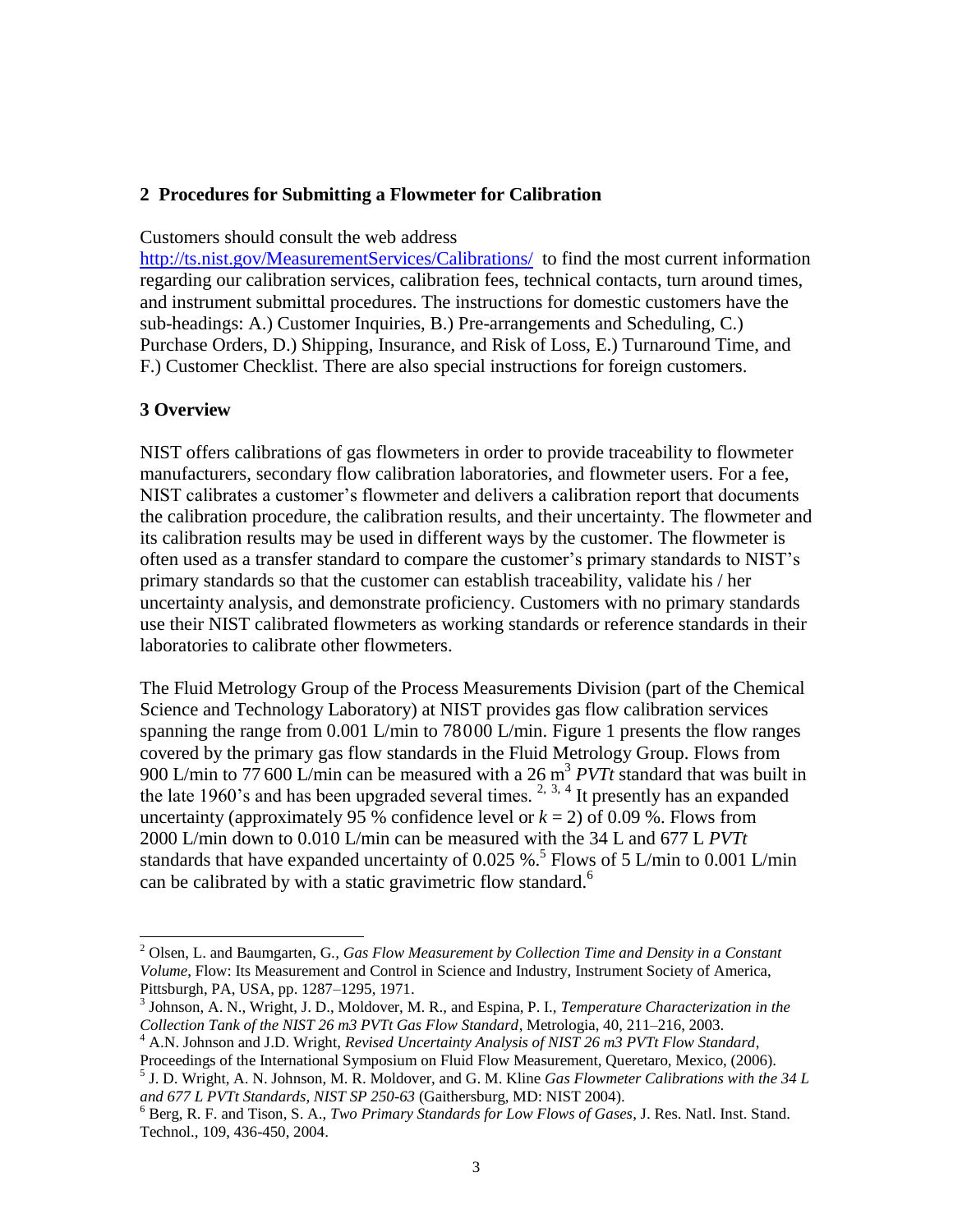

Figure 1. Flow ranges for gas flow standards in the NIST Fluid Metrology Group.

*PVTt* systems are most readily applied to critical nozzles because nozzles are largely immune to the unavoidable pressure changes imposed by a *PVTt* standard as the collection tank fills whereas other flowmeter types would be adversely affected. Hence, we have followed the design of Olsen and Baumgarten[,](#page-4-0)<sup>2</sup> the Colarado Engineering Experiment Station,<sup>7</sup> and others: we calibrate critical nozzles with the *PVTt* standard and subsequently use the critical nozzles as working standards to calibrate other flowmeter types. The WGFS is comprised of a gas source, pressure regulators, piping, critical nozzles (or Molblocs for flows  $< 10$  L/min), pressure and temperature instrumentation, and a computer for data acquisition and control.

Critical nozzles have been used in this manner for more than 30 years. Their calibration stability is well established and expected due to their lack of moving parts. Also they require only a temperature measurement, a pressure measurement, and an *a priori* flow calibration to calculate flow. They are largely immune to influences of installation effects if the 4 to 1 approach pipe diameter to critical nozzle throat diameter recommended by international standards is followed. <sup>8</sup> Their physical model is well known, so that a user can accurately predict their sensitivity to gas temperature, room temperature, and gas species. 9

<span id="page-5-0"></span>The *PVTt* standards are ideally suited for the calibration of critical nozzles but are not so well suited to calibrations of other meter types for the following reason. Flowmeter calibrations are normally performed at steady state conditions of flow, pressure, and temperature to avoid mixing meter calibration errors with meter time constant errors. *PVTt* standards fill a collection tank from near vacuum to normally 100 kPa. The change

-

<sup>7</sup> Kegel, T. M., *Uncertainty Analysis of a Sonic Nozzle Based Flowmeter Calibration*, NCSL Workshop and

Symposium, Chicago, IL, July, 1994. 8 International Organization for Standardization, ISO 9300:1990 (E), "Measurement of gas flow by means of critical flow Venturi nozzles," ISO/TC 30, Measurement of fluid flow in closed conduits.

<sup>9</sup> Wright, J. D., *What Is the "Best" Transfer Standard for Gas Flow?"*, FLOMEKO, Groningen, the Netherlands, May, 2003.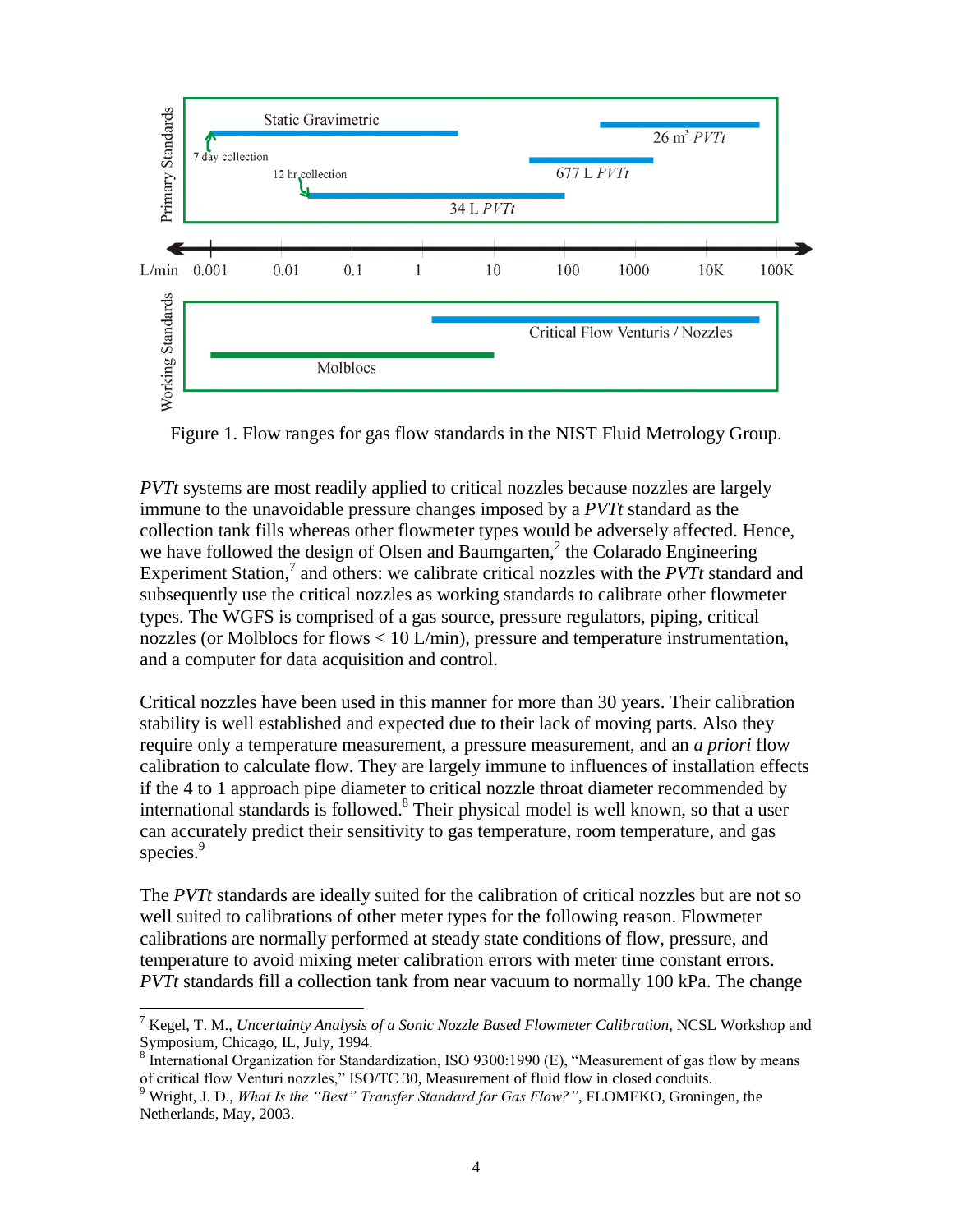in pressure also occurs at the meter under test, giving non-steady state conditions. Critical nozzles are essentially immune to downstream pressure changes if the ratio of upstream to downstream pressures is greater than approximately 2, so controlling the upstream pressure and temperature gives steady state conditions for critical nozzles.

In recent years we performed tests that demonstrate that if a throttling valve is used between a laminar flowmeter and the collection tank to reduce pressure changes at the meter under test, and if the *PVTt* fill time is long compared to the time constant of the meter under test, accurate calibrations of laminar flowmeters can be made directly on a *PVTt* standard. This topic is covered in a later section of this document. Unfortunately, at low flows, a measurement with our existing *PVTt* flow standards is time consuming: a single flow measurement at 0.010 L/min requires 28 h in the 34 L *PVTt* standard. Therefore, we calibrate working standard laminar flowmeters (Molblocs) and use them to calibrate customer flowmeters because we can collect 5 calibration points in 30 min or less.

In the following sections we will describe the WGFS with critical venturis or critical nozzles used as the working standards. In the latter portions of this document, the WGFS with laminar flowmeters (Molblocs) as the working standards will be described.

## **4 The WGFS with Critical Nozzle Working Standards**

A schematic of the WGFS with a nozzle as the working standard is shown in Fig. 2 and a photograph of the system is shown in Fig. 3. Gas flows from a high-pressure gas source through one or two stages of manual pressure regulation, then to a computer controlled, PID tuned pressure regulator.

The WGFS can be operated in manual or automatic modes. In automatic, the computer increments pressure on the working standard flowmeter (and hence flow) through preset values read from a "recipe" file. Instrumentation outputs, working standard flow, and outputs from the meter under test are written to log and average files for analysis and report writing by the operator.



Figure 2. Schematic of the Working Gas Flow Standard.

To set up the WGFS, a working standard is selected that will achieve the desired range of flows (see Tables 1 or 2). The nozzle is installed in the approach and exit tubing and the meter under test is connected to that assembly. Pressure and temperature sensors are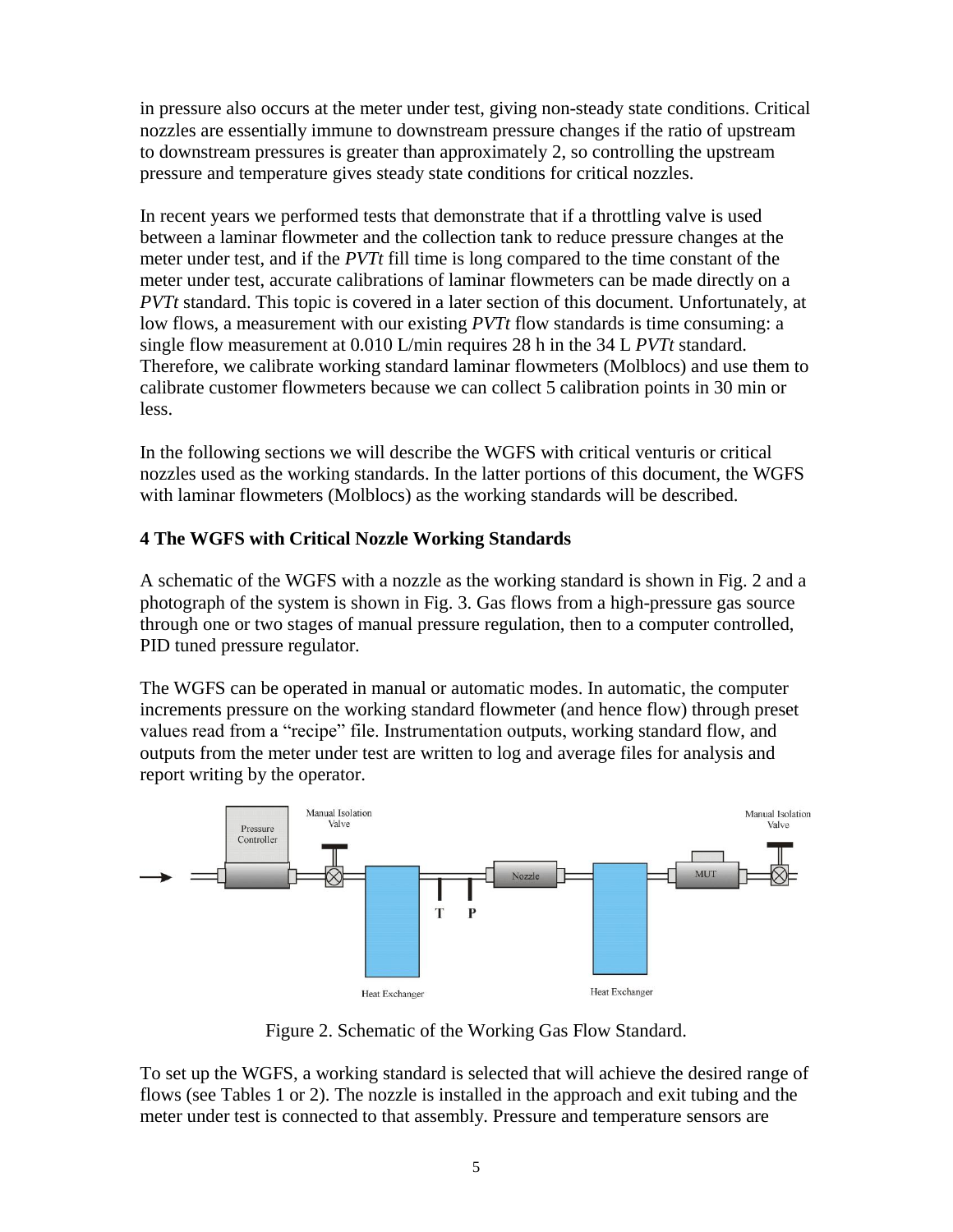installed upstream from the nozzle for the calculation of flow. Pressure, differential pressure, frequency, or temperature instrumentation may be selected to acquire outputs from the meter under test. Overlapping ranges are used to check the working standard nozzles against each other.



Figure 3. A photograph of the WGFS with a critical flow venture as the working standard and a Molbloc as the meter under test.

The WGFS uses a set of eight CFVs with throat diameters between 0.29 mm and 6.35 mm or a set of nine critical nozzles (i.e. no diverging section downstream from the throat) available with throat diameters between 3.5 mm and 33 mm. These two sets of working standards (generically both referred to as nozzles herein) cover flows over the range of 1 L/min to 70 000 L/min. The CFVs have 25 mm fittings with o-ring seals. These CFVs cover flows from 1 L/min to 2700 L/min (see Table 1) and they are calibrated with the 34 L and 677 L *PVTt* flow standards. The nine critical nozzles were first calibrated in the late  $1960$ 's[.](#page-4-0)<sup>2</sup> They can be used at flows from 250 L/min to 70 000 L/min (see Table 2) and they are calibrated with the  $26 \text{ m}^3$  *PVTt* standard. The critical nozzles are designed for installation between two 4 inch ASA 150 lb flanges.

Table 1. CFVs and the ranges of air flow they provide for pressures between 200 kPa and 700 kPa.

| $\boldsymbol{d}$ | $\boldsymbol{d}$ | <b>Mass Flow</b> |       |      | <b>Volumetric Flow</b> |
|------------------|------------------|------------------|-------|------|------------------------|
| (inches)         | $(\mathbf{mm})$  | (g/s)            |       |      | (L/min)                |
|                  |                  | min              | max   | min  | max                    |
| 0.0112           | 0.2844           | 0.032            | 0.111 | 1.63 | 5.71                   |
| 0.0155           | 0.3937           | 0.058            | 0.201 | 2.96 | 10.4                   |
| 0.0255           | 0.6477           | 0.156            | 0.545 | 8.02 | 28.1                   |
| 0.044            | 1.1176           | 0.464            | 1.624 | 23.9 | 83.6                   |
| 0.063            | 1.6002           | 0.951            | 3.328 | 49.0 | 171                    |
| 0.125            | 3.175            | 3.744            | 13.10 | 193  | 675                    |
| 0.190            | 4.826            | 8.650            | 30.27 | 445  | 1559                   |
| 0.250            | 6.35             | 14.97            | 52.41 | 771  | 2699                   |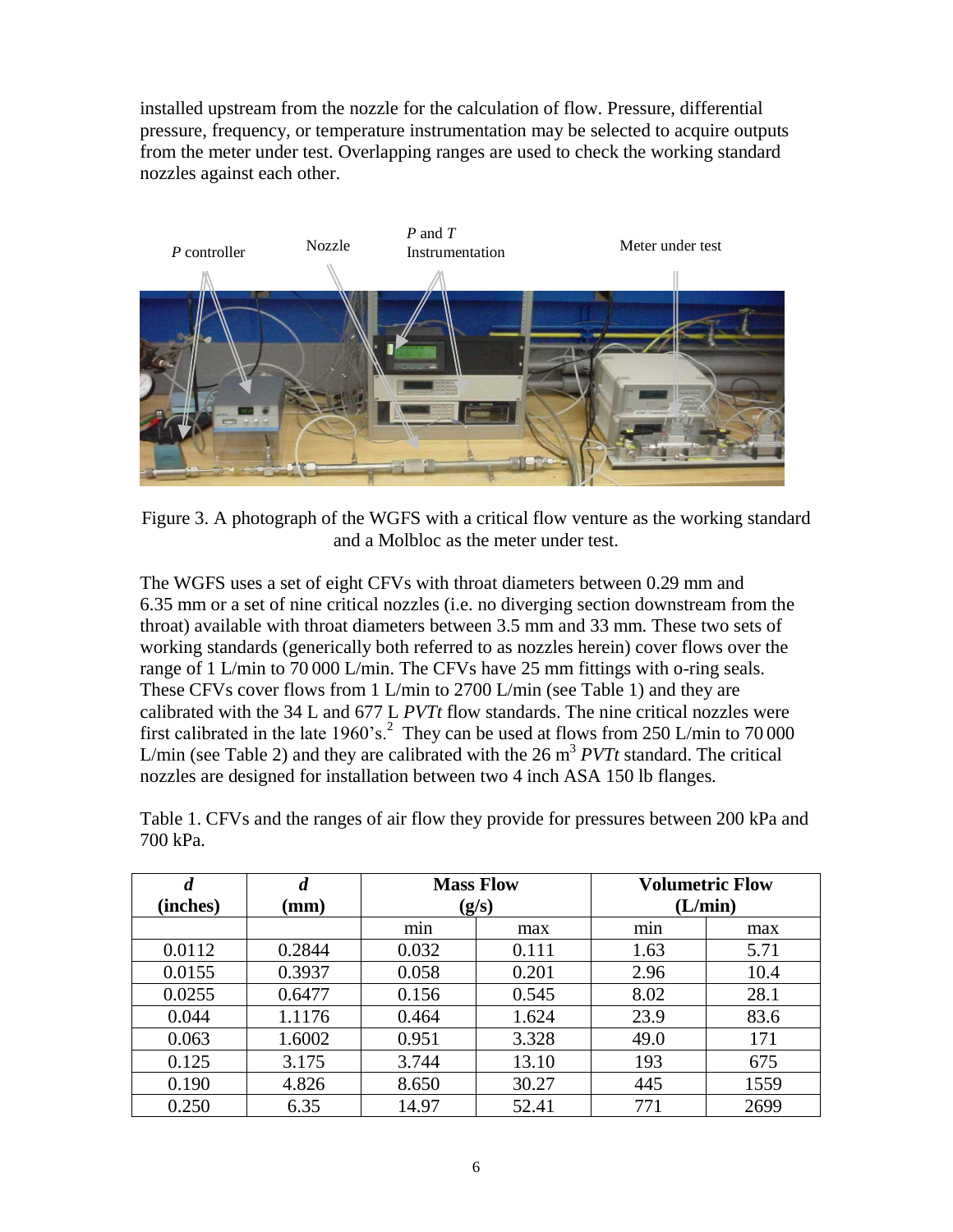| $\boldsymbol{d}$<br>(inches) | $\boldsymbol{d}$<br>$(\mathbf{mm})$ | <b>Mass Flow</b><br>(g/s) |      | <b>Volumetric Flow</b><br>(L/min) |       |
|------------------------------|-------------------------------------|---------------------------|------|-----------------------------------|-------|
|                              |                                     |                           |      |                                   |       |
|                              |                                     | $\cdot$<br>min            | max  | min                               | max   |
| 0.14234                      | 3.615                               | 4.85                      | 17.0 | 250                               | 875   |
| 0.20938                      | 5.318                               | 10.5                      | 36.8 | 541                               | 1893  |
| 0.28589                      | 7.262                               | 19.6                      | 68.5 | 1009                              | 3530  |
| 0.4004                       | 10.170                              | 38                        | 134  | 1978                              | 6924  |
| 0.56222                      | 14.280                              | 76                        | 265  | 3901                              | 13652 |
| 0.56402                      | 14.326                              | 76                        | 267  | 3926                              | 13739 |
| 0.79787                      | 20.266                              | 153                       | 534  | 7856                              | 27494 |
| 1.12602                      | 28.601                              | 304                       | 1063 | 15646                             | 54761 |
| 1.29841                      | 32.979                              | 404                       | 1414 | 20803                             | 72812 |

Table 2. Critical nozzles and the ranges of air flow they provide for pressures between 200 kPa and 700 kPa.

The nozzles have considerable overlap in their flow range so that they can be compared against one another. This is done in two ways: 1) the nozzles can be installed in series and the flow reported by each compared directly and 2) the nozzles can be used individually to calibrate a meter under test at the same flow and compared indirectly. Both of these tests are regularly used to assure the quality of calibration results. The tests will identify problems caused by incorrect nozzle calibration coefficients, leaks, and not attaining the critical pressure ratio at the nozzle working standard.

A second pressure sensor is desirable immediately downstream from the nozzle to assess whether the nozzle is operating under critical flow conditions. Critical flow conditions are normally achieved for a critical flow venturi when  $P_1 > 1.3 P_2$  and for a critical nozzle when  $P_1 > 2 P_2$ , however the actual value will depend on the specific heat ratio of the gas and the shape of the nozzle outlet. The upstream pressure necessary to reach critical flow depends on the meter under test. One with a large pressure drop will increase the pressure at the nozzle outlet  $(P_2)$  and increase the minimum pressure and flow at which that nozzle can be used. We do not require a downstream pressure sensor in the WGFS, but the NIST operators are aware of the potential for erroneous flows at lower nozzle pressures and use a second, smaller nozzle (that operates at the same flow but a higher pressure) to assess that the flow calibrations are correct.

#### **5 Data Acquisition and Control System**

The control system for the WGFS utilizes a personal computer, a data acquisition card, a serial communication card and an IEEE-488 card. The interfaces permit communication with the necessary instrumentation, specifically pressure, temperature, differential pressure, and the pressure controller. A Labview program sets the upstream pressure based on a user defined recipe file, acquires readings from instrumentation selected by the operator, waits for flow stability criteria to be met, averages readings, and stores the averages in a file for later processing into a calibration report. Normally, the stability criterion is simply a 15 min timeout. After the timeout, the program averages data from all sensors, the nozzle, and the meter under test for 1 min and writes this data to the average file. This process is repeated 5 times at each pressure (or flow) set point. The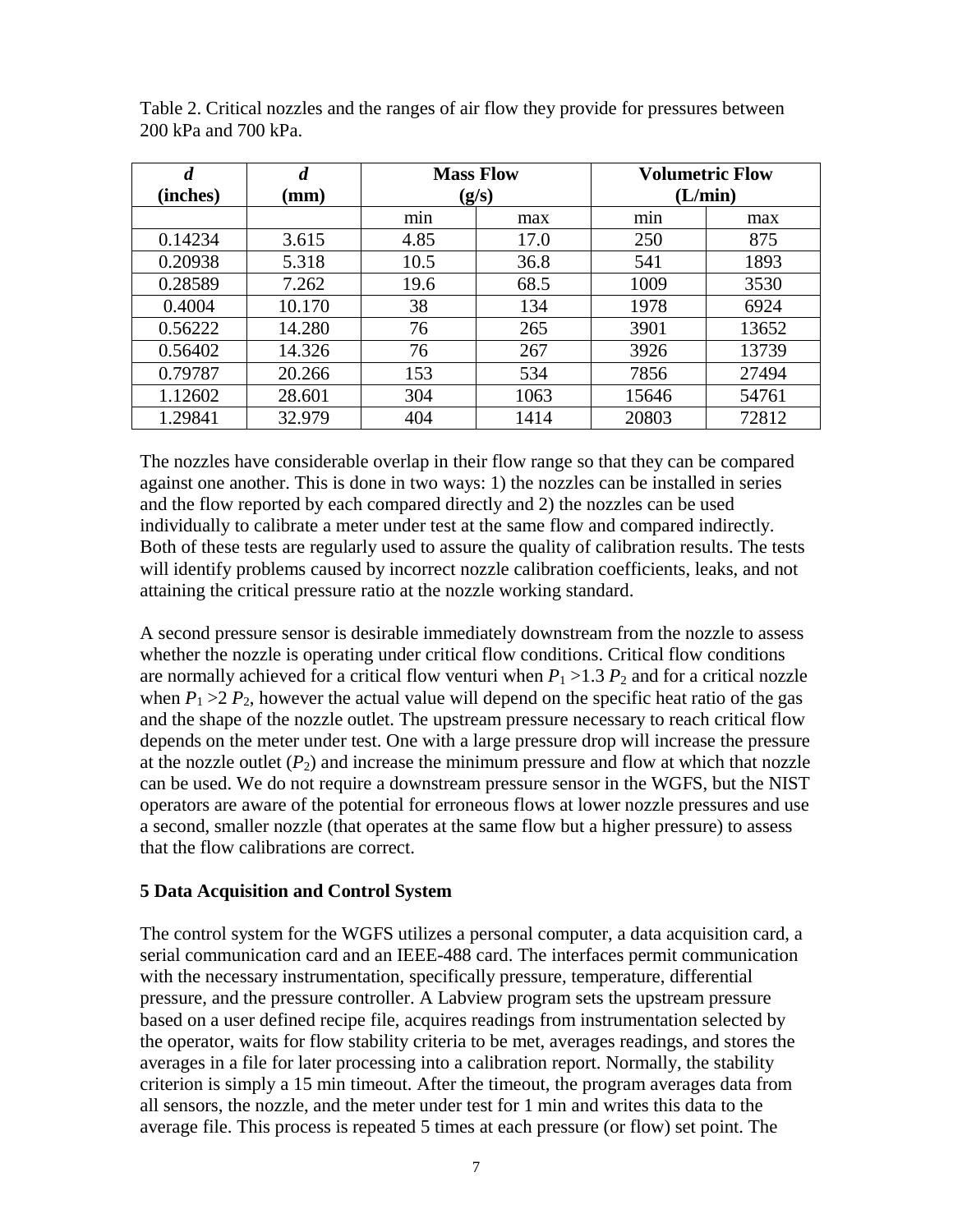program also writes all sensor readings to a "log" file every 10 s for the entire time that the program is running. The log file is useful for diagnosing problems after a test is over, plotting the stability of test conditions, etc.

The WGFS program calculates flow based on the nozzle pressure, temperature, throat diameter (*d*), and the gas species (all operator specified through the program front panel). The nozzle mass flow and volumetric flow (at a user specified reference temperature) are also written to the log and average files.

#### **6 Nozzle Flow Calculations**

-

The mass flow through a nozzle in the Working Gas Flow Standard,  $\dot{m}$ , can be calculated using the following equation:

$$
\dot{m} = C_{\rm d\;fit} \; \dot{m}_{\rm th} \,, \tag{1}
$$

where  $C_d$  is a coefficient of discharge and the theoretical mass flow is calculated by:

$$
\dot{m}_{\rm th} = \frac{P_0 A C_{\rm R}^* \sqrt{\mathcal{M}}}{\sqrt{RT_0}}\,. \tag{2}
$$

In Equation 2,  $P_0$  is the stagnation pressure upstream from the critical nozzle,

 $A = \pi d^2/4$  is the area at the throat of the critical nozzle, R is the universal gas constant (8314.471 [m<sup>2</sup> g]/[s<sup>2</sup> K gmol]), M is the molecular mass, and  $T_0$  the stagnation temperature upstream from the critical nozzle. The variable  $C_R^*$  is the real critical flow factor, also called the Johnson factor, and it is calculated via,

$$
C_{\rm R}^* = \frac{\rho^* a^* \sqrt{RT_0}}{P_0 \sqrt{M}},\tag{3}
$$

where  $\rho^*$  and  $a^*$  are the gas density and the sound velocity at the nozzle throat. To calculate  $C_R^*$ , is entropic and isoenergetic expansion is assumed from the stagnation conditions to the throat and an iterative solver is used along with a gas properties database. The Fluid Metrology Group uses the NIST properties database Refprop to calculate  $C_R^*$  and the other gas properties (density and viscosity) needed for flowmeter calibrations.<sup>10</sup>

<span id="page-9-0"></span>The critical pressure ratio  $P_r$  allows one to evaluate whether the upstream pressure is sufficient to ensure sonic or critical flow.

<sup>10</sup> Lemmon, E.W., McLinden, M.O., and Huber, M.L., *Refprop 23: Reference Fluid Thermodynamic and Transport Properties, NIST Standard Reference Database 23*, Version 8.1, National Institute of Standards and Technology, Boulder, CO, April, 2007.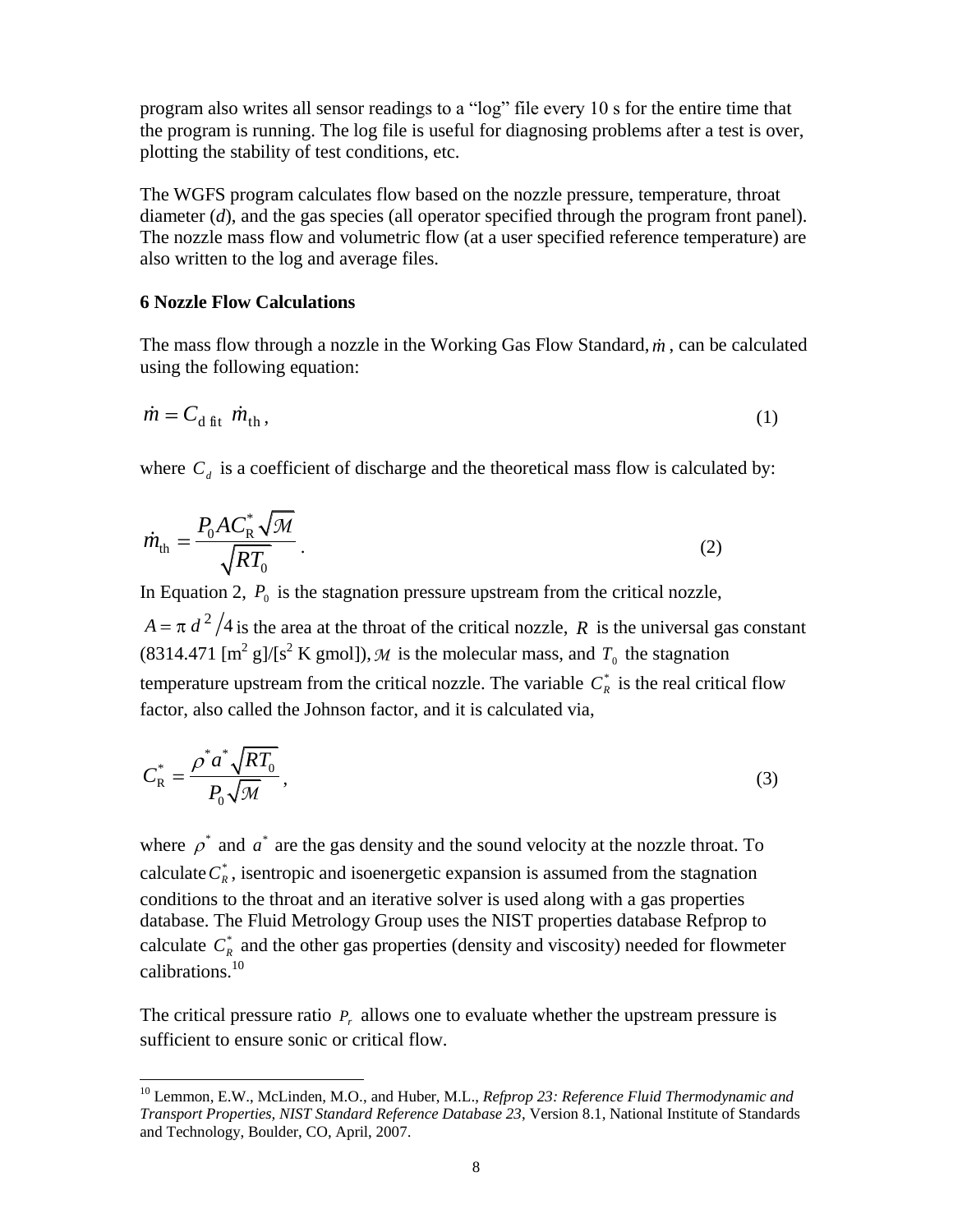$$
P_r = \left(\frac{2}{\gamma + 1}\right)^{\frac{\gamma}{\gamma - 1}},\tag{4}
$$

The critical pressure ratio can also be used to calculate the Mach number, Ma. The Mach number is needed to convert static pressure  $(P_1)$  and temperature  $(T_1)$  to stagnation values:

$$
\mathbf{M}\mathbf{a} = \frac{\mathbf{e}_r \frac{1}{\gamma} \left[ \frac{2}{\gamma - 1} \left[ 1 - \mathbf{e}_r \frac{\gamma - 1}{\gamma} \right] \right]^{\frac{1}{2}}}{\left[ \left( \frac{D}{d} \right)^4 - \mathbf{e}_r \frac{2}{\gamma} \right]^{\frac{1}{2}}},\tag{5}
$$

where  $D$  is the diameter of the upstream pipe and  $d$  is the diameter of the nozzle throat. The stagnation temperature and pressure are obtained from,

$$
T_0 = T_1 \left[ 1 + \frac{\gamma - 1}{2} \blacklozenge \text{Aa} \, \blacktriangleright \text{A} - RF \right] \tag{6}
$$

with the recovery factor  $RF = 0.75$  and

$$
P_0 = P_1 \left[ 1 + \frac{\gamma - 1}{2} \blacktriangleleft \mathbf{a} \, \mathbf{b} \right] \bigg]^{\frac{\gamma}{\gamma - 1}}. \tag{7}
$$

The discharge coefficient can be calculated from previously correlated calibration results and the theoretical Reynolds number data using a second order polynomial:

$$
C_{\rm d\,fit} = a_0 + \frac{a_1}{\sqrt{Re_{\rm th}}} + \frac{a_2}{Re_{\rm th}},\tag{8}
$$

The polynomial coefficients,  $a_i$ , are calculated by a least squares best fit of  $C_d$  versus  $1/\sqrt{Re_{\text{th}}}$  data resulting from a calibration of the nozzle with the primary gas flow standard. *Re*<sub>th</sub> is the theoretical Reynolds number:

$$
Re_{\rm th} = \frac{4\dot{m}_{\rm th}}{\pi \, d\mu} \,. \tag{9}
$$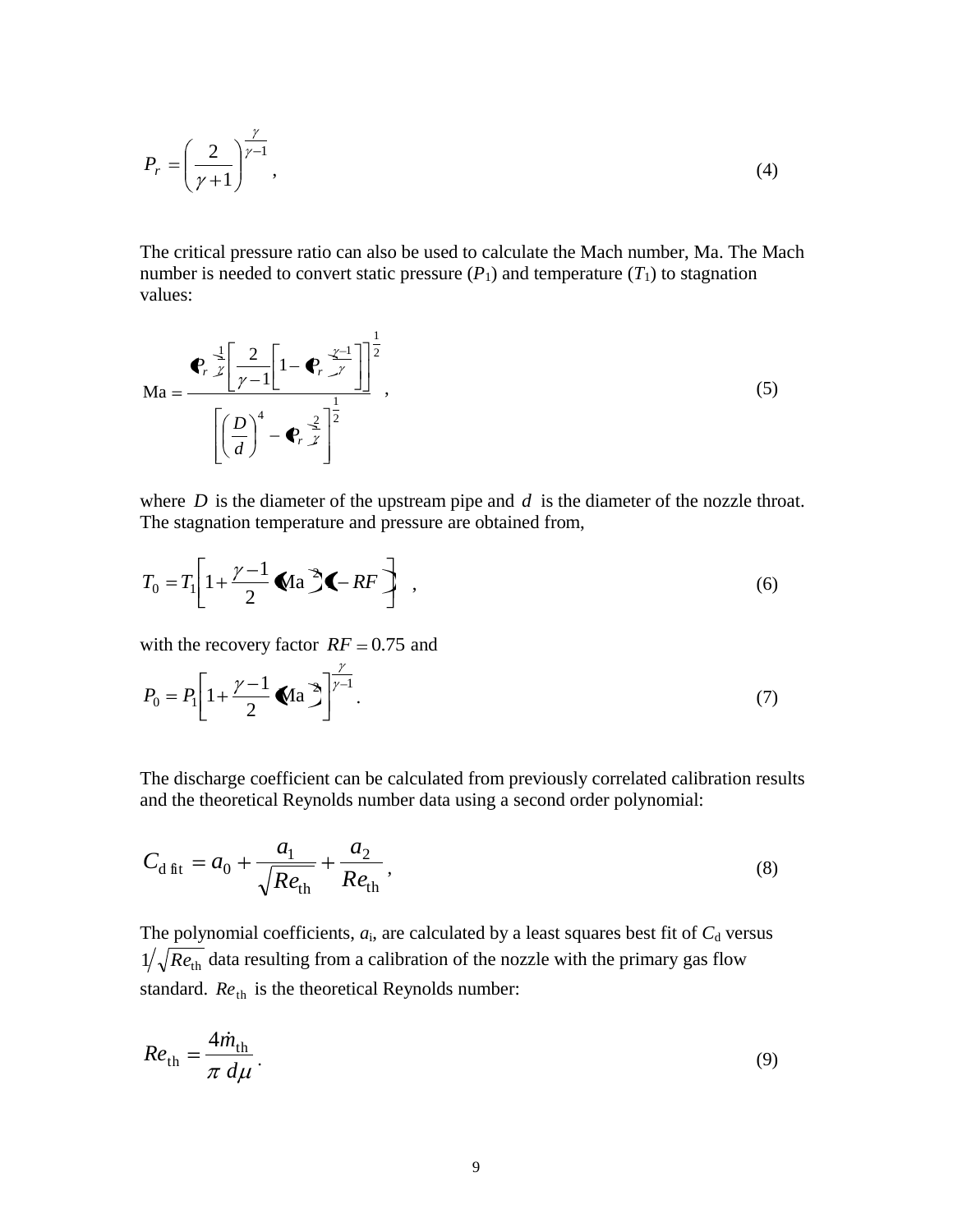Here,  $\mu$  is the gas dynamic viscosity. The discharge coefficient is calculated from the expression:

$$
C_{\rm d} = \frac{\dot{m}_{\rm PVTt}}{\dot{m}_{\rm th}}.\tag{10}
$$

To obtain volumetric flow  $\dot{V}$  at the meter under test, the mass flow from Eq. 1 is divided by the gas density. The NIST properties database (Refprop) is used to calculate viscosity and density. [10](#page-9-0)

To summarize the process, we use the *PVTt* standards to calibrate nozzles (WGFS) and to obtain a polynomial that we can use to calculate the nozzle discharge coefficient. Subsequently, the polynomial is used to obtain the reference mass flow (and volumetric flow) from the nozzle to calibrate other flowmeters. In this way, nozzles are used to transfer the *PVTt* mass flow measurements to other flowmeter types. As will be explained in following sections, the major sources of uncertainty in this system are due to the nozzle pressure and temperature measurements, the *PVTt* flow measurements, and the stability of the nozzle discharge coefficient over time.

## **7 The WGFS with a Laminar Flowmeter Working Standard**

At flows less than 1 L/min, laminar flowmeters are more practical working standards than criticalnozzles.<sup>9</sup> In the following, we discuss calibrations of laminar flowmeter working standards (in this case Molblocs) directly against our primary standards and we describe the differences in operation of the WGFS when using Molblocs instead of nozzles.

Laminar flowmeters are not normally calibrated directly on *PVTt* standards due to the difficulty in achieving steady state conditions at the meter under test. However, we have performed such calibrations and achieved agreement with other calibration approaches, and we conclude that if the collection times are long compared to the meter time constant, the average results are unaffected by the unsteady conditions.

We used the configuration shown schematically in Figure 4 to test the Molblocs directly on our 34 L *PVTt* standard. Two flow control valves were adjusted to obtain pressures of approximately 100 kPa immediately downstream from the Molbloc and 50 kPa downstream from the first flow control valve (the inventory volume). The 100 kPa  $\pm$ 5 kPa pressure downstream from the Molbloc is designed to match the "downstream calibration" conditions set during its subsequent usage as a working standard. The first flow control valve, having about a 2 to 1 pressure ratio across it, serves as a crude critical flow device and gives partial isolation to the Molbloc from the pressure variations in the filling collection tank. Using the vacuum pump and the second flow control valve allows us to set the inventory volume pressure to 50 kPa and thereby maintain the mass cancellation technique described in our *PVTt* references while only filling the tank to half an atmosphere.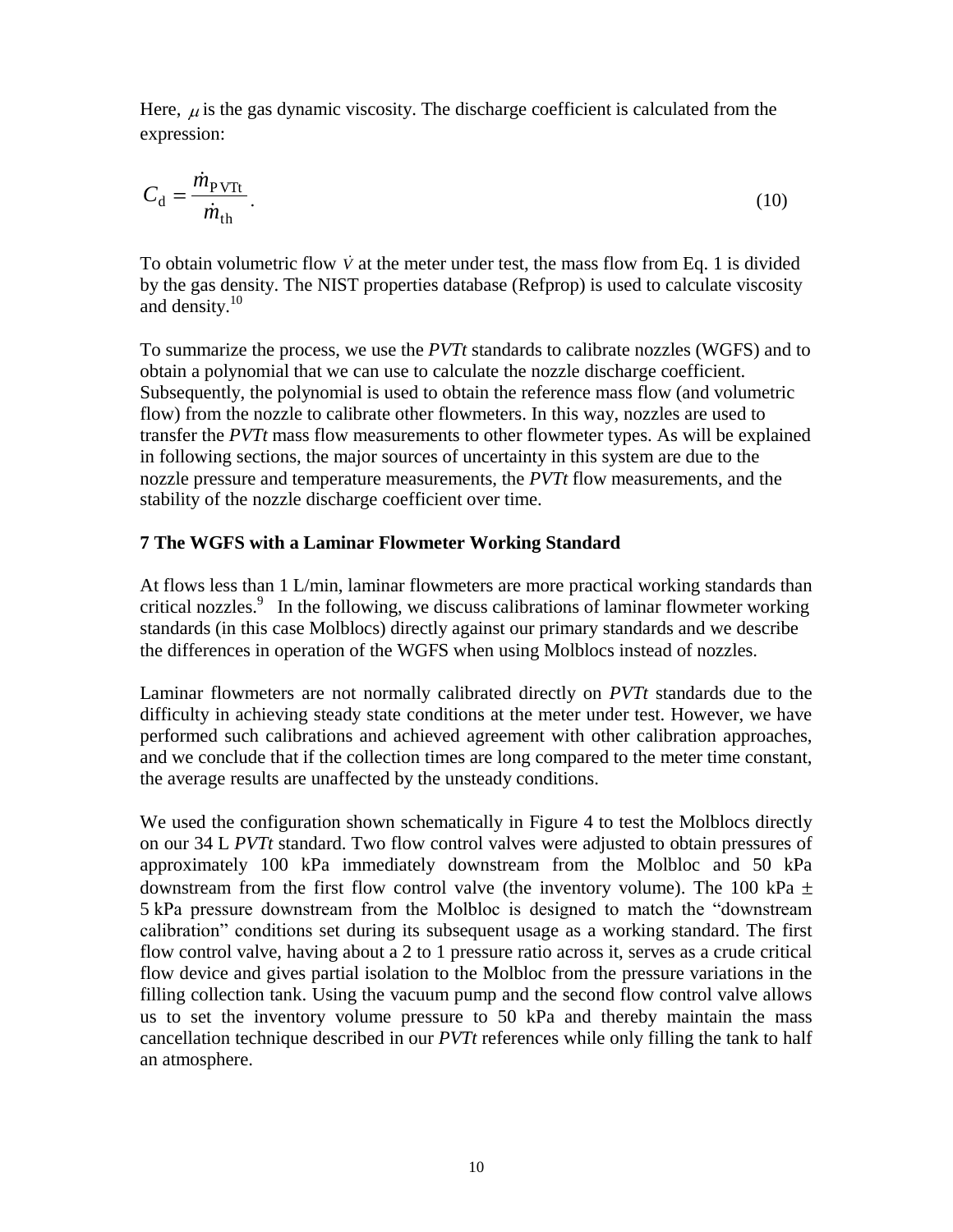

Figure 4. Schematic of the arrangement used to test a Molbloc laminar flowmeter on the *PVTt* standard, labeled with pressures at various locations.



Figure 5. The effects of downstream pressure changes on the flow measured by a 1 L/min full scale Molbloc during *PVTt* calibrations at flows of 1 L/min and 0.1 L/min.

Figure 5 illustrates that the upstream flow control valve only crudely isolates the flowmeter test section from the downstream pressure changes imposed by the filling collection tank. At 1 L/min, the flow increases approximately 2 % when the flow is diverted to the collection tank and at 0.1 L/min, the increase is about 12 %. As the tank fills, the pressure (and hence the flow) gradually return to the values present when the flow is directed through the bypass valve.

Despite these unsteady conditions at the meter under test, the *PVTt* calibration data for the Molbloc agrees extremely well with the calibration results from two other flow standards we used to calibrate the same meter. A 10 L/min full scale Molbloc was calibrated at 1.5 L/min by both the WGFS (using the 0.2921 mm nozzle working standard) and the 34 L *PVTt* standard, allowing us to use the Molbloc as a transfer standard between the two systems. The agreement in air was 0.03 % and in nitrogen was 0.01 %.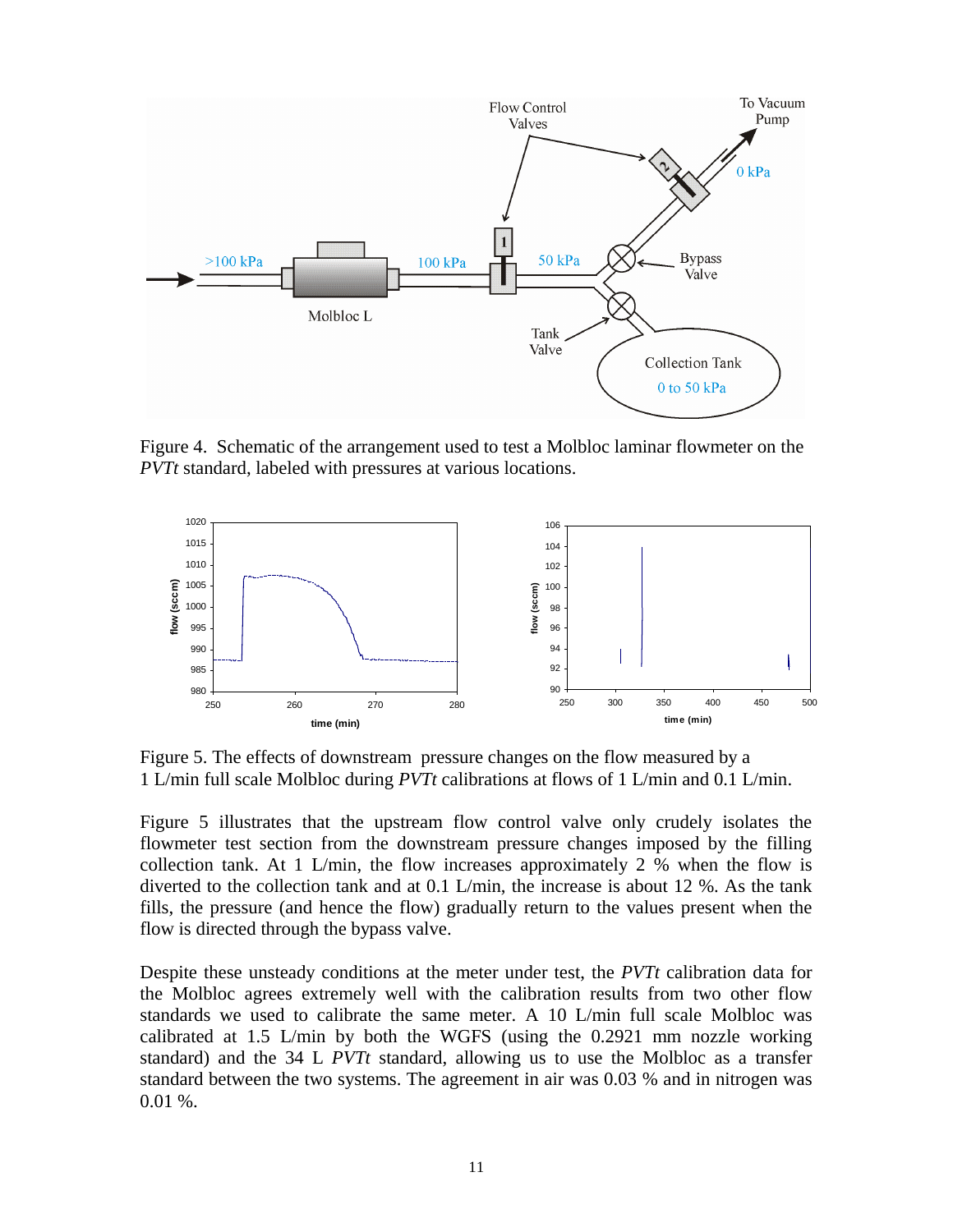A 1 L/min full scale Molbloc was calibrated on the 34 L *PVTt* standard and with our gravimetric standard at  $0.2$  L/min and at  $0.8$  L/min. The agreement between the two primary standards was better than 0.011 % at both flows. The comparison tests between the three flow standards used in these calibrations show agreement well within the uncertainties of the standards. This demonstrates that both the *PVTt* and gravimetric flow standards can be used to establish calibrations for the working standard Molblocs. The laminar flowmeters used as working standards are listed in Table 3.

| <b>Serial No.</b> | <b>Mass Flow</b> |          | <b>Volumetric Flow</b> |     |         |
|-------------------|------------------|----------|------------------------|-----|---------|
|                   | (g/s)            |          |                        |     | (L/min) |
|                   | min              | max      | min                    | max |         |
| 2862              | 0.0000215        | 0.000215 | 0.001                  |     |         |
| 1851              | 0.00011          | 0.00215  | 0.005                  |     |         |
| 1857              | 0.0011           | 0.0215   | 0.05                   |     |         |
| 1861              |                  | 0.215    |                        |     |         |

Table 3. Working standard laminar flowmeters and the flow ranges of air they provide.



Figure 6. The WGFS using Molbloc working standards in a series arrangement with the meter under test (MUT).

When using Molblocs as working standards, the WGFS can be arranged in two configurations. The first is a series arrangement similar to that used for nozzles, but with the working standard in the downstream position (see Figure 6). A mass flow controller maintains steady state flow and pressure conditions for the downstream portions of the system. Positioning the working standard Molbloc downstream from the test section allows the working standard to be used at its normal "downstream Molbloc" pressures (100 kPa  $\pm$  5 kPa) at which it was calibrated. A throttling valve between the meter under test and the working standard is used to set the pressure to between 250 kPa and 525 kPa as required for some meters under test (e.g. an "upstream Molbloc"). Manual isolation valves are used before starting a test to prove that any leaks are smaller than 0.01 % of the smallest flow to be tested.

The second WGFS configuration is the "crossflow system"<sup>11</sup> and it is shown in Figure 7. In this system, gas at approximately 600 kPa is fed to a mass flow controller, through a "Y" Molbloc, and then alternately to a reference Molbloc or the meter under test. A computer data acquisition program changes the mass flow controller set point, opens and closes pneumatic valves to change the flow path, and records data from the three

-

<sup>&</sup>lt;sup>11</sup> Bair, M., *The Dissemination of Gravimetric Gas Flow Measurements through an LFE Calibration Chain*, 1999 NCSL Workshop and Symposium, Charlotte, NC, July 13, 1999.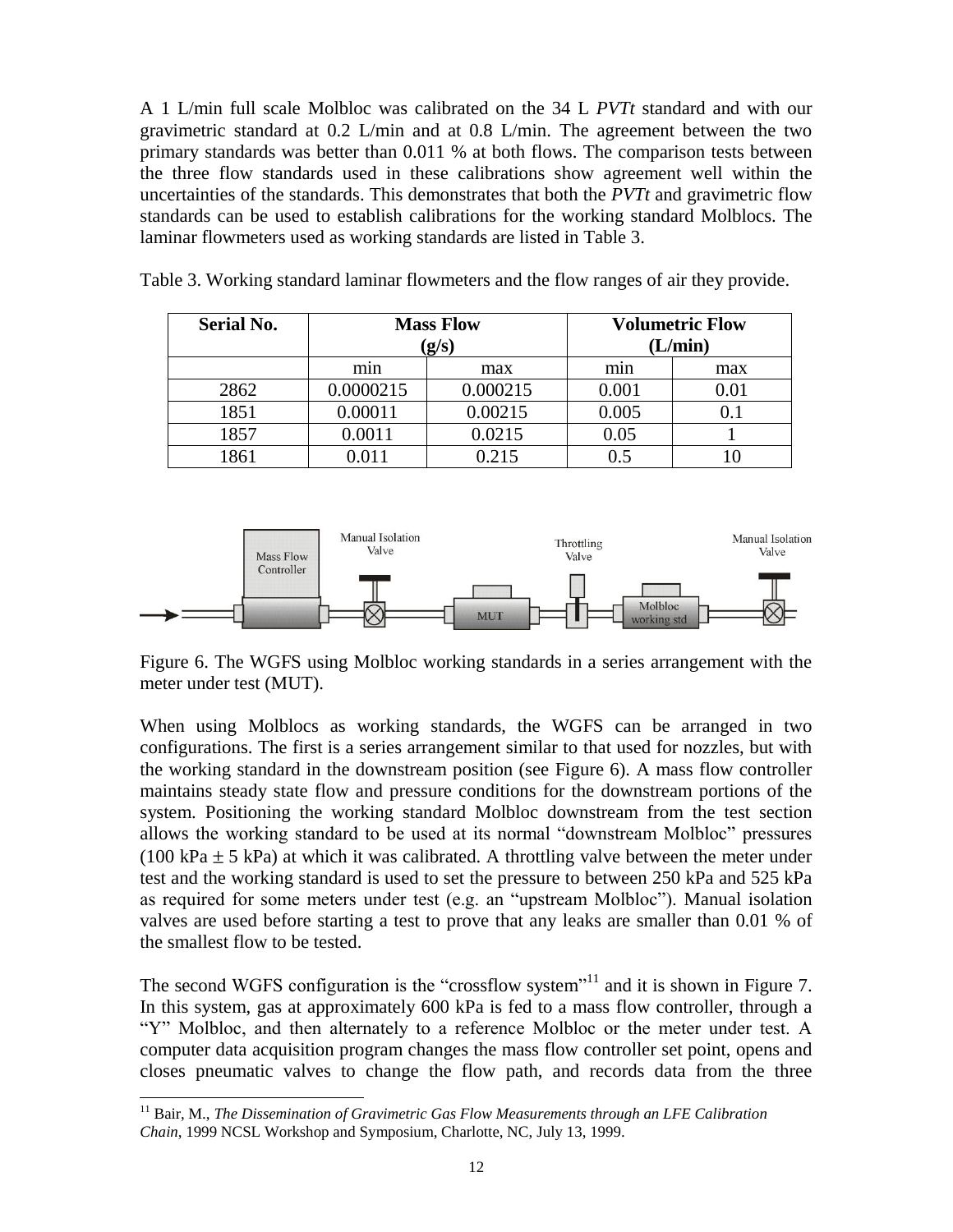Molblocs. Leak tests are performed with the isolation valves. In this test, after each change in flow set point or flow path, we wait 15 min for steady state conditions and then record 30 s averages of the readings from the Y Molbloc and the Molbloc in use. For each flow setpoint, five averages for each flow path are recorded, and this is repeated on two occasions.



Figure 7. The WGFS / Molblocs crossflow system uses working standard Molblocs to calibrate another Molbloc meter under test (MUT).

The crossflow configuration allows both the working standard and the meter under test to be used under exit pressure conditions of  $100 \pm 5$  kPa. This is necessary because there are known to be small effects on the flow measurements when Molblocs are used at different pressures. The Y Molbloc is used to normalize flow data from the two downstream Molblocs in case flow supplied by the mass flow controller is not perfectly constant. The full scale flows of the A and B Molblocs should be identical so that the pressure conditions at the Y Molbloc are independent of the downstream flow path, else the pressure effects on flow will lead to errors in the normalization process.

#### **8 Laminar Flow Calculations**

The working standard Molblocs used in the WGFS are periodically calibrated using the static gravimetric method and the 34 L *PVTt* standard. Dimensional analysis shows that a quantity called the viscosity coefficient, *VC*, is the appropriate independent variable for the analysis of laminar flowmeter data:

$$
VC = \frac{L^2 \rho \Delta P}{\mu^2} \tag{11}
$$

where *L* is a length scale,  $\rho$  is the gas density at the middle of the Molbloc,  $\Delta P$  is the differential pressure, and  $\mu$  is the gas viscosity. Property calculations are based on the Refprop database.<sup>[10](#page-9-0)</sup> The length scale *L* may be set to unity or to the measured length of the flow tubes, but it is important that the same value is used during calibration and usage of the flowmeter. A quantity called the flow coefficient, *FC*, is the dependent variable:

$$
FC = \frac{L^3 \Delta P}{\mu \dot{V}},\tag{12}
$$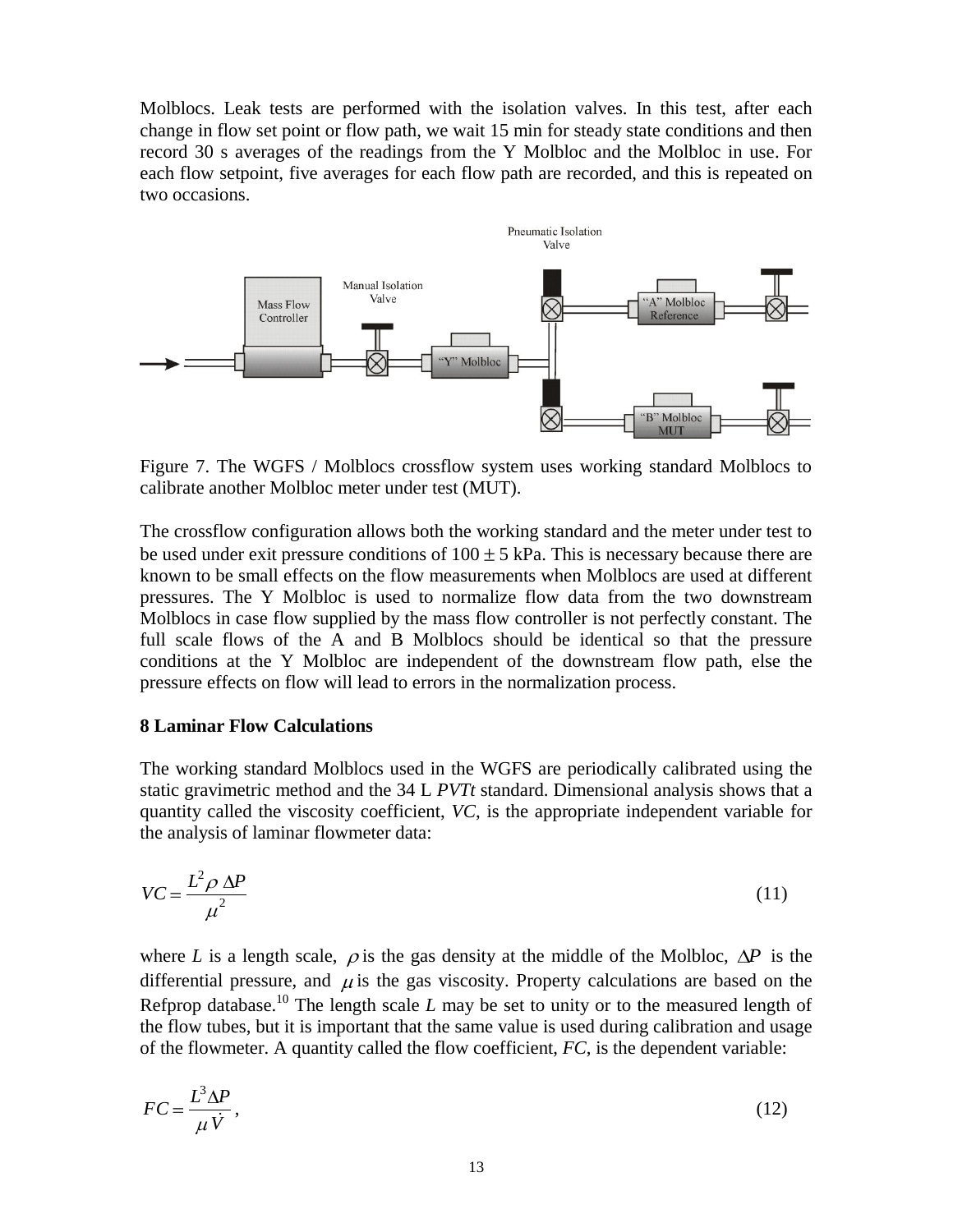where  $\dot{V}$  is the actual volumetric flow at the middle of the Molbloc. A second order polynomial best fit is performed on *FC* versus *VC* calibration is calculated:

$$
FC_{\text{fit}} = a_0 + a_1 \mathbf{C} + a_2 \mathbf{C}^2. \tag{13}
$$

During subsequent use as a working standard, the differential pressure, temperature, and absolute pressure at the middle of the Molbloc are used to calculate *VC* and the polynomial gives a value for  $FC_{fit}$ . This value is then used to calculate the mass flow.

$$
\dot{m} = \rho \dot{V} = \frac{\rho L^3 \Delta P}{\mu F C_{\text{fit}}}.
$$
\n(14)

Actual volumetric flow at the meter under test can be calculated from the mass flow using the density at the meter under test, calculated from local pressure and temperature measurements and the gas equation of state.

#### **9 Uncertainty Overview**

-

As described in the references<sup>12, 13</sup> consider a process that has an output, *y*, based on *N* input quantities, *x<sup>i</sup>* . For the generic basis equation:

$$
y = y(x_1, x_2, \dots, x_N),
$$
\n(15)

if all the uncertainty components are uncorrelated, the standard uncertainties are combined by root-sum-square (RSS):

$$
u_{\rm c} \blacklozenge \equiv \sqrt{\sum_{\rm i=1}^{N} \left(\frac{\partial y}{\partial x_{\rm i}}\right)^2 u^2} \blacklozenge_{\rm i} \, , \tag{16}
$$

where  $u(x_i)$  is the standard uncertainty for each of the inputs, and  $u_c(y)$  is the combined standard uncertainty of the measurand. The partial derivatives in Eq. 16 represent the sensitivity of the measurand to the uncertainty of each input quantity.

In cases where correlated uncertainties are significant (as in the following analysis), the following expression should be used instead of Eq. 16:

$$
u_{\rm c} \blacklozenge \mathbf{F} = \sqrt{\sum_{i=1}^{N} \left( \frac{\partial y}{\partial x_{\rm i}} \right)^2 u^2 \blacklozenge_{\rm i}} + 2 \sum_{i=1}^{N-1} \sum_{j=i+1}^{N} \frac{\partial y}{\partial x_{\rm i}} \frac{\partial y}{\partial x_{\rm j}} u \blacklozenge_{\rm i} \mathbf{F} \blacklozenge_{\rm i}} \mathbf{F} \blacklozenge_{\rm i} \mathbf{F} \blacklozenge_{\rm i} \mathbf{F} \blacklozenge_{\rm i}} \quad , \tag{17}
$$

 $12$  International Organization for Standardization, Guide to the Expression of Uncertainty in Measurement, Switzerland, 1996.

<sup>&</sup>lt;sup>13</sup> Coleman, H. W. and Steele, W. G., Experimentation and Uncertainty Analysis for Engineers, John Wiley and Sons, 2nd edition, 1999.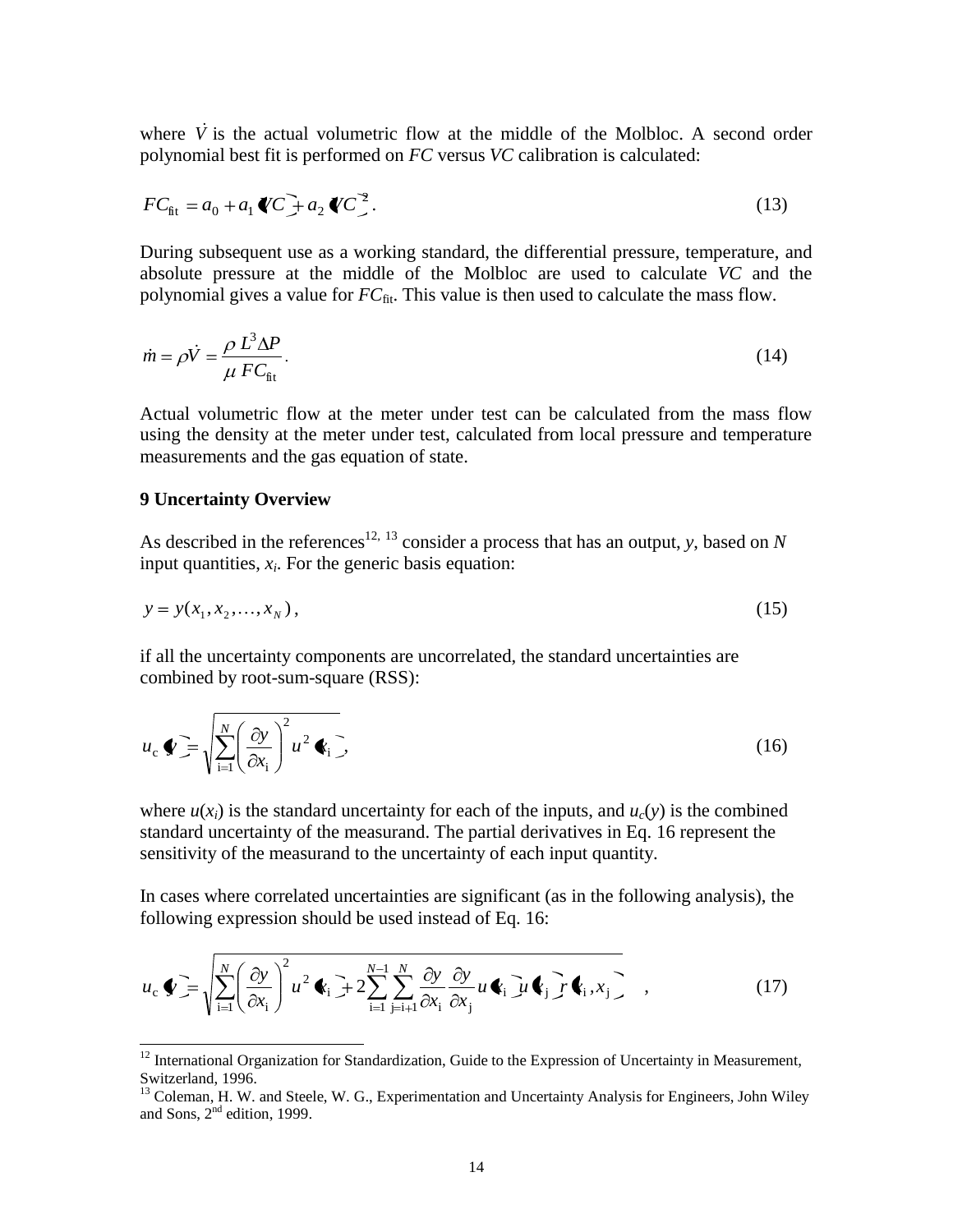where  $r(x_i, x_j)$  is the correlation coefficient, which ranges from  $-1$  to 1, and equals zero if the two components are uncorrelated. As will be seen in the following analysis, some uncertainty components in the WGFS are correlated and this leads to a significant improvement in the uncertainty of the measurand.

The calibration coefficient for a meter under test will have additional uncertainties not considered in the following analyses due to measurements associated with the meter under test. For instance, if the meter under test is a laminar flowmeter, uncertainties related to the temperature and pressure measurements at the meter must be included in the uncertainty of the calibration coefficients. Also, all uncertainties given herein are of type B. The type A uncertainties from the meter under test and the WGFS are assessed by taking the standard deviation of repeated calibration measurements for a particular calibration.

The uncertainties that customers experience when they use the calibrated meter to make flow measurements in their own laboratory will have additional uncertainties beyond those given in the calibration report. These include uncertainties due to the pressure and temperature instrumentation, the drift in the meter calibration constants after it was tested at NIST, environmental effects on the meter (e.g. temperature), the effects of differences in gas composition, leaks, etc.

The uncertainties discussed below are generally  $k = 1$ , standard, or 68 % confidence level uncertainties. At the conclusion of the uncertainty analysis, a coverage factor of 2 will be applied to give an expanded uncertainty for mass flow measurements with an approximate 95 % confidence level.

#### **10 Uncertainty Analysis for Nozzle Working Standards**

The equations utilized to calculate mass and volumetric flow from the WGFS have been discussed in prior sections. In Fig. 8, the nozzle flow calculation process is summarized in a diagram that shows the measurement chain used to calculate flow. At the top of the diagram are the outputs, mass flow and volumetric flow. The inputs to the calculation of *m* are the theoretical mass flow and the discharge coefficient as presented in Eq. 1. To calculate the discharge coefficient, the polynomial coefficients and the theoretical Reynolds number are required. The polynomial coefficients are calculated from nozzle calibration data obtained from the *PVTt* flow standard. The inputs to the theoretical mass flow are shown only once (at the bottom of the chart). The right side of Fig. 8 shows the quantities necessary to calculate density and volumetric flow, i.e. pressure, temperature, compressibility, the universal gas constant, and molecular weight.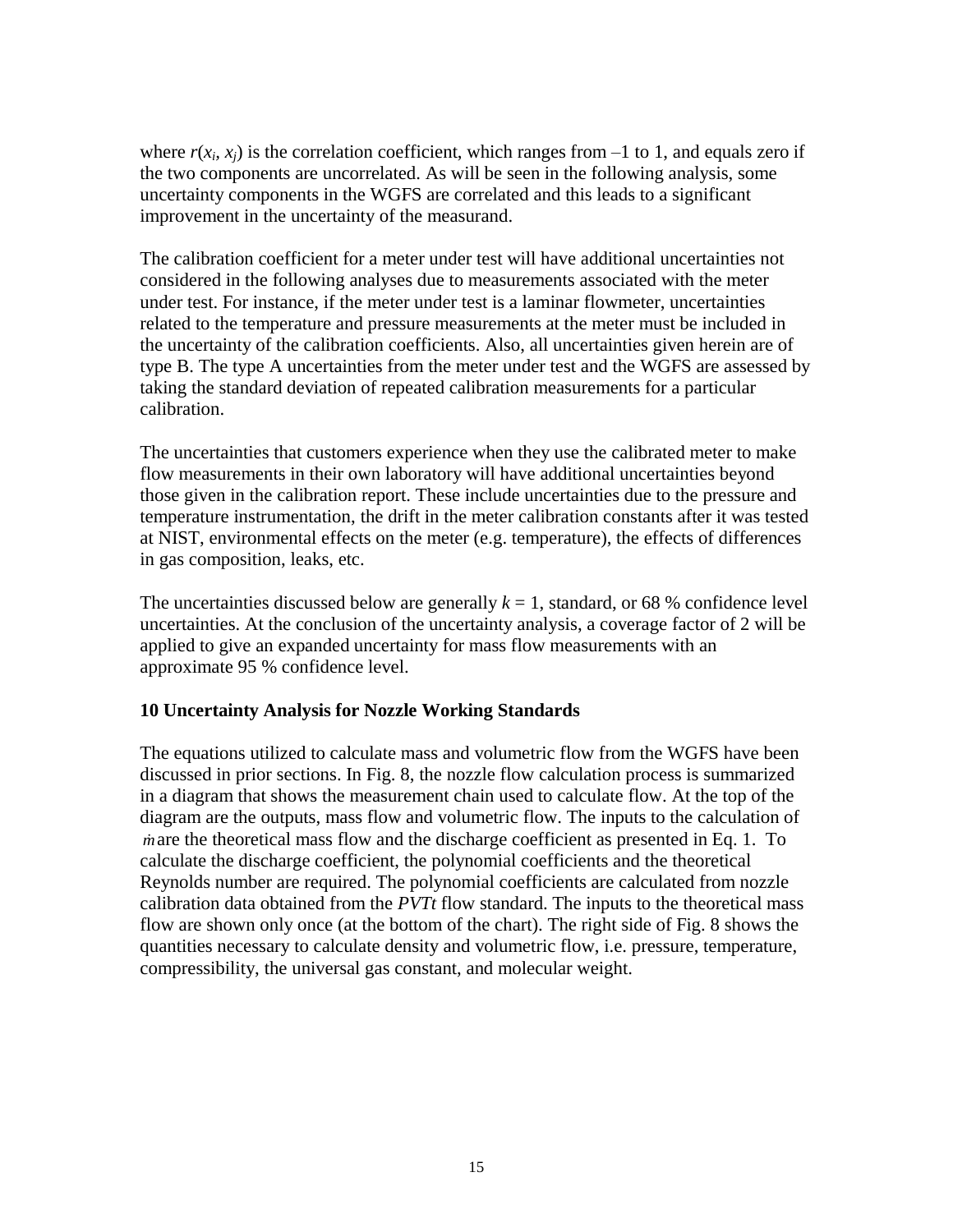

Figure 8. Relationships between measured and calculated quantities used to obtain mass and volumetric flow from nozzle working standards.

Certain components of uncertainty are common to the nozzle calibration and usage, leading to reduced uncertainty in the WGFS flow measurement. The diagram in Fig. 8 has been divided into "nozzle calibration" and "nozzle usage" regions to highlight these correlated uncertainties. For example, the theoretical mass flow calculation is made during both calibration and usage (although the inputs are only shown on one of the two occasions). If an erroneous value for the nozzle throat diameter is used during the calibration process, it will not increase the uncertainty of the mass flow measurement made via the nozzle as long as the same erroneous throat diameter value is used again. The discharge coefficient not only corrects for the non-ideal behavior of the flow, but it also corrects for errors in measurement of the throat diameter. Correlations also exist for uncertainties in the universal gas constant, the molecular weight of the gas (as long as the gas is the same composition between calibration and usage), the critical flow factor, and viscosity. If the same pressure and temperature sensors were used during nozzle calibration and usage, uncertainties in these sensors would be correlated as well. However, we do not always use the same pressure and temperature sensors between the two operations (and the portion of their uncertainty that is correlated is relatively small) and hence will not claim correlation for these components.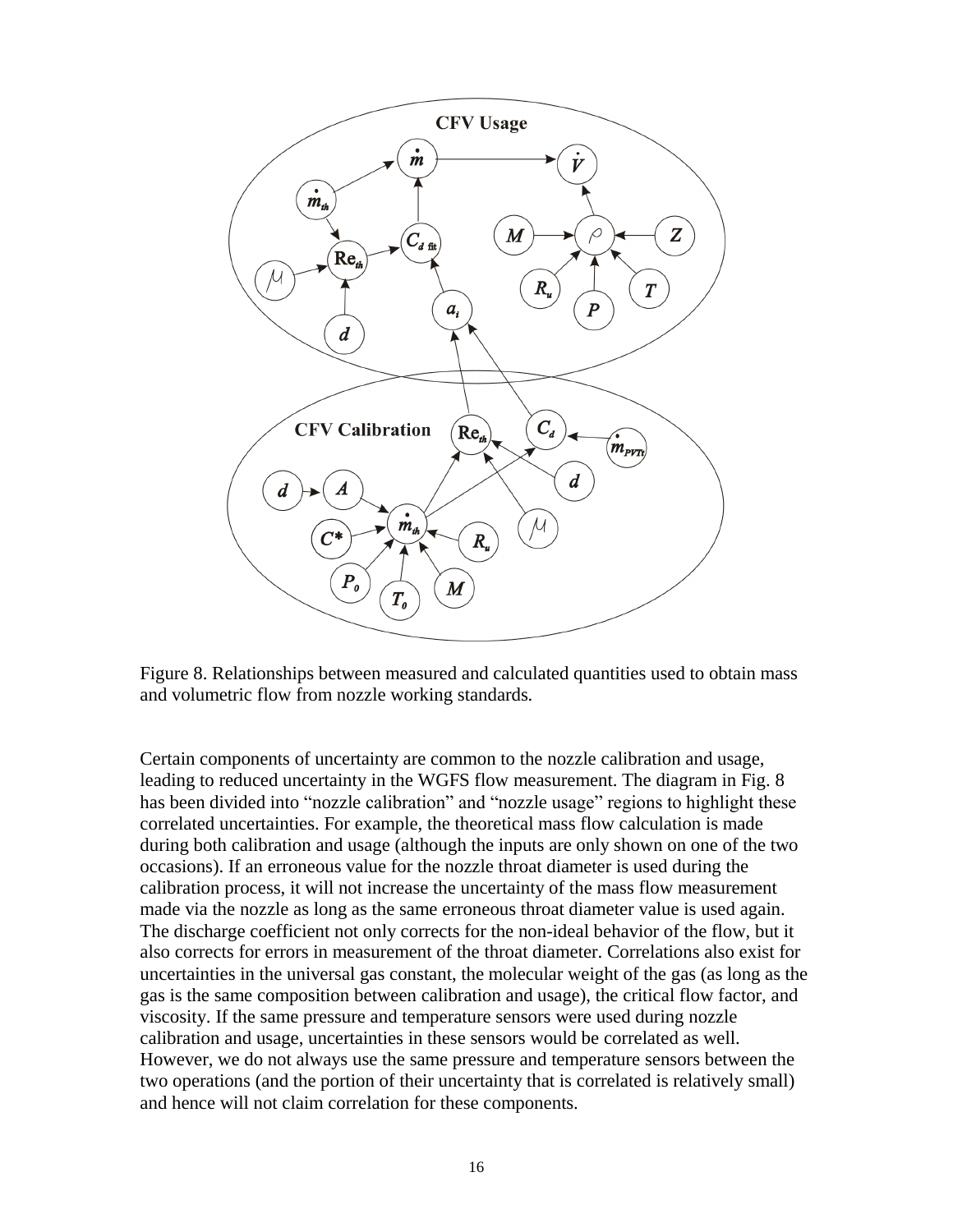After eliminating these correlated uncertainties, the remaining significant components of uncertainty are: 1) the mass flow from the primary standard  $u \dot{m}_{\text{PS}}$ , 2) the pressure measurements  $u(\mathbf{P}, 3)$  the temperature measurements  $u(\mathbf{P}, 4)$  the stability of the discharge coefficient over time and the varying conditions of usage  $u \, C_d$ . The pressure and temperature uncertainties occur twice, once for calibration, once for usage. Therefore, expanded uncertainty  $U_e$  of a mass flow measurement made with the working standad nozzles can be expressed as:

$$
U_{\rm e} \Phi_{\rm NOZ} = 2 \cdot \sqrt{\frac{\omega_{\rm PS} \cdot 2 + 2 \sqrt{2 + 2 \left[\frac{1}{2} u \cdot \frac{v}{2}\right]^2 + \sqrt{C_d \cdot 2}}{2}} \,. \tag{18}
$$

Uncertainty related to "storage effects" have been assumed negligible based on the long wait for thermal and pressure stability (15 min), the slow rate of change of the environmental conditions in the room where the WGFS is used, and the short period over which data is averaged (1 min or less). Uncertainties due to leaks out of the system have also been neglected because leak checks are always performed prior to collecting data from the WGFS.

The uncertainty of the volumetric flow has another component that arises from the density of the gas at the meter under test and the measurements of temperature and pressure needed for its calculation.

The standard uncertainty  $(k = 1)$  of each of the significant uncertainty components will be considered in the following sections. More detail about many of these uncertainty values can be found in the references<sup>[5](#page-4-1)</sup> due to shared traceability paths.

*Primary Standard:* The uncertainty of the 34 L and 677 L *PVTt* standardsis 0.0125 %. 14 The uncertainty of the 26 m<sup>3</sup> *PVTt* standard is 0.0[4](#page-4-2)5 %.<sup>4</sup> We will primarily use 0.0125 % in the following analysis (the uncertainty for a 0.01 L/min to 2000 L/min flow), but we will also consider the uncertainty for nozzles calibrated with the 26 m<sup>3</sup> *PVTt* standard in the text.

*Pressure:* The WGFS uses Paroscientific pressure transducers with full scale of 1400 kPa to measure the nozzle pressure. Calibration records and an uncertainty analysis of the pressure calibration process leads to a value of 0.02 % for pressures between 200 kPa and 1400 kPa.

*Temperature:* The standard uncertainty for the temperature sensors used in the WGFS is 0.01 % as a result of sampling uncertainties. In other testing arrangements, sampling uncertainties may be a much more significant source of uncertainty. For instance, when two nozzles are used in series, and if a heat exchanger is not used between them to thermalize the gas, the cold jet from the first nozzle may impinge on the second nozzle's

 $\overline{a}$ 

<sup>&</sup>lt;sup>14</sup> Wright, J. D. and Johnson, A. N., *Lower Uncertainty (0.015 % to 0.025 %) of NIST's Standards for Gas Flow from 0.01 to 2000 Standard Liters / Minute,* Proc. of the 2009 Measurement Science Conference, Anaheim, CA, 2009.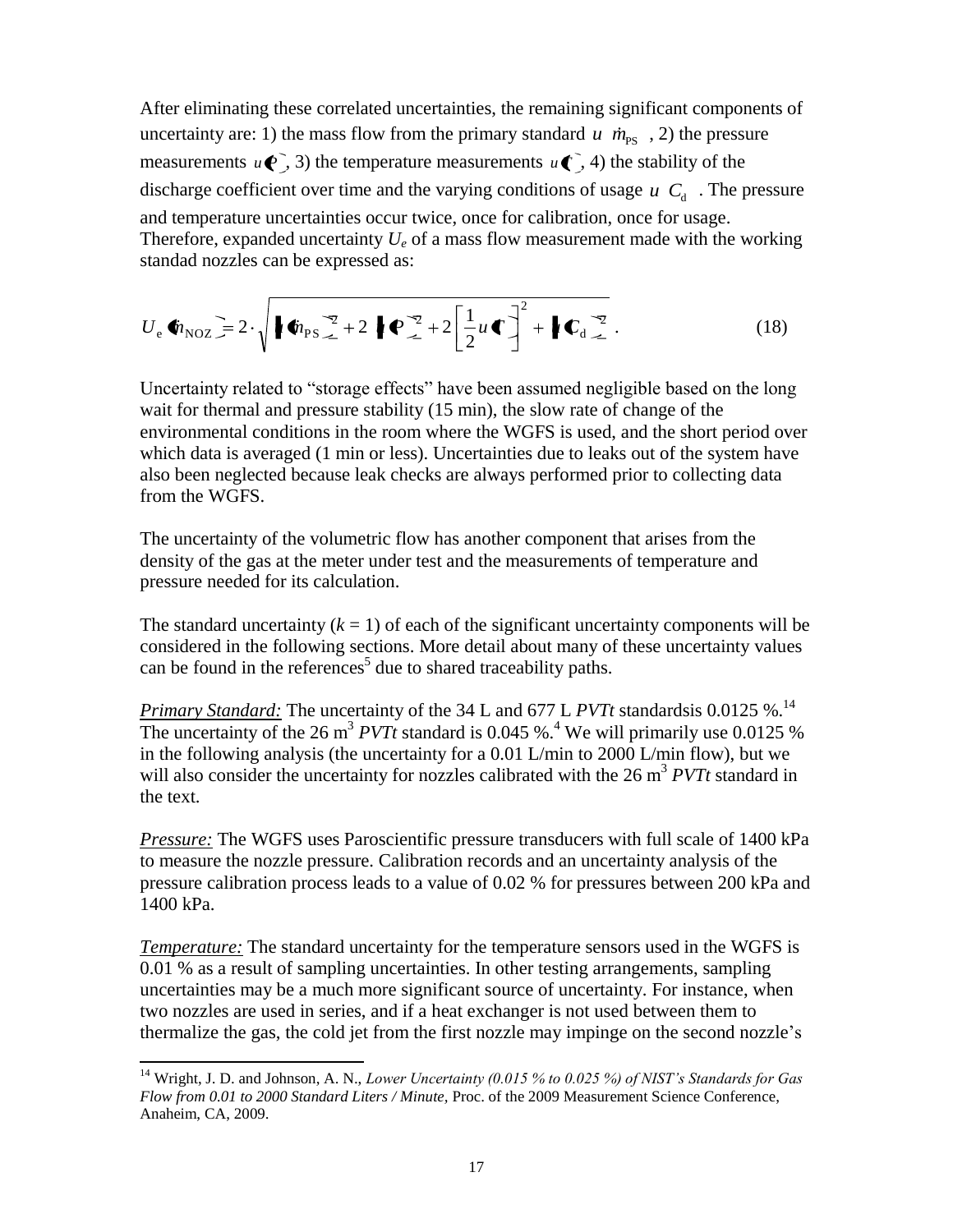thermister and cause an incorrectly low temperature measurement. The calibration uncertainties of the temperature sensors are much better: the uncertainty of the water bath temperature calibration procedure is less than 0.002 % and the drift observed for the four thermisters over a period of more than one year is less than 0.001 %.

*Stability of the Discharge Coefficient:* The discharge coefficient of a nozzle may change over time due to dirt or scratches near the nozzle throat caused by mishandling. Experimental measurements of  $C<sub>d</sub>$  over time will also show variation caused by changes in calibration of the pressure and temperature sensors used and changes in the primary standard. A third source of  $C_d$  drift is the influence of environmental conditions (particularly temperature) on the flow through the nozzle. First order effects of temperature on the nozzle are accounted for by the gas properties in equation 1, but second order effects are not. These include thermal expansion of the nozzle body and throat, the thermal boundary layer, and sampling errors caused by the temperature sensor being located upstream from the location where temperature is needed. Based on periodic calibrations performed over many years on the nozzles used in the WGFS, we find the  $C_d$ stability to be 0.03 %.

|                                          |                                                | 34 L and 677 L <i>PVTt</i>  | $26 \text{ m}^3$ $PVTt$                        |                             |  |
|------------------------------------------|------------------------------------------------|-----------------------------|------------------------------------------------|-----------------------------|--|
| <b>Uncertainty Category</b>              | <b>Standard</b><br>Uncertainty<br>$(k = 1, %)$ | <b>Contribution</b><br>(% ) | <b>Standard</b><br>Uncertainty<br>$(k = 1, %)$ | <b>Contribution</b><br>(% ) |  |
| Calibration                              | 0.0125                                         | 6                           | 0.045                                          | 46                          |  |
| Pressure $(x2)$                          | 0.02                                           | 32                          | 0.020                                          | 18                          |  |
| Temperature $(x2)$                       | 0.01                                           | 8                           | 0.010                                          | 5                           |  |
| $C_d$ Stability                          | 0.03                                           | 36                          | 0.030                                          | 21                          |  |
| Density                                  | 0.021                                          | 18                          | 0.021                                          | 10                          |  |
| <b>Combined Uncertainty</b><br>$(k = 1)$ | 0.050                                          |                             | 0.066                                          |                             |  |
| <b>Expanded Uncertainty</b><br>$(k = 2)$ | 0.100                                          |                             | 0.132                                          |                             |  |

Table 4. Uncertainty for the actual volumetric flow at the meter under test using nozzle working standards. The contribution percentage is calculated using the square of each component relative to the sum of the squares of all components.

*Density:* The uncertainty of the density of air at the meter under test is due to the uncertainty in the measurement of pressure and temperature at the meter under test as well as the uncertainty of the equation of state (compressibility, molecular weight, and the universal gas constant). The uncertainty of the density of air using our instrumentation is 0.021 %.

*Nozzle Working Standard Flow Uncertainty:* The expanded uncertainty of a mass flow measurement of dry air made with the WGFS using nozzles calibrated in the 34 L or 677 L *PVTt* standards is 0.09 %  $(k = 2)$ . As shown in Equation 18, the nozzle pressure and temperature uncertainties contribute twice, and their uncertainty contribution takes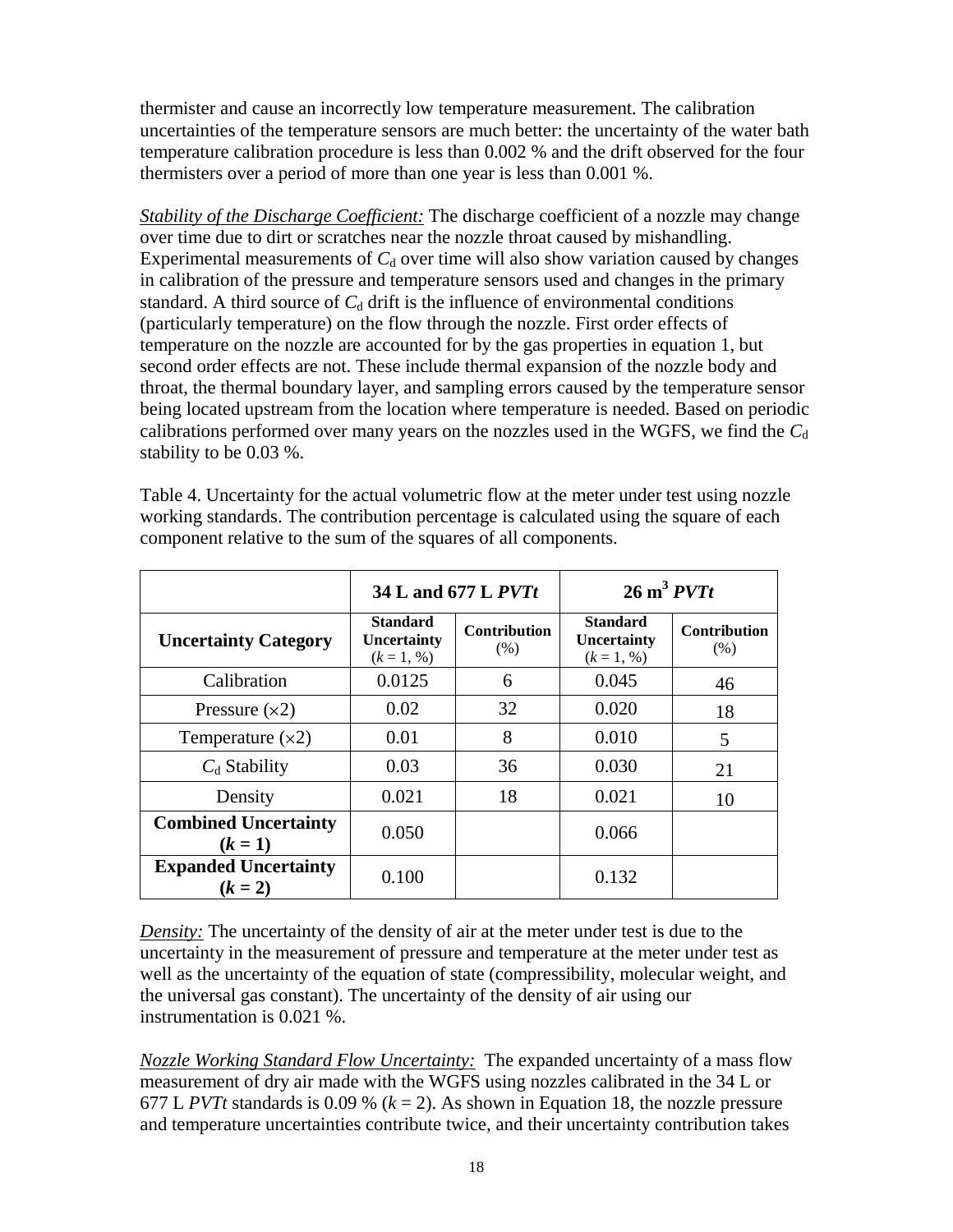this into account. If the 26  $m^3$  *PVTt* system is the source of the nozzle flow calibration, then the WGFS mass flow uncertainty increases to  $0.125\%$  ( $k = 2$ ).

The sources of uncertainty for a volumetric flow measurement and their magnitude are listed in Table 4. For flows less than 2000 L/min it is 0.10 %  $(k = 2)$ . At higher flows where the  $26 \text{ m}^3$  *PVTt* is the source of the nozzle calibration, the volumetric flow uncertainty is 0.132 %  $(k = 2)$ .

## **11 Uncertainty Analysis for Laminar Flowmeter Working Standards**

The standard uncertainty  $(k = 1)$  of each of the significant uncertainty components for a Molbloc used as a working standard will be considered in the following text. More detail about many of these uncertainty components can be found in the references.<sup>[5,](#page-4-1) 15</sup>

*Primary Standard:* The Molbloc working standards are calibrated with the 34 L *PVTt* standard and the static gravimetric standard which both have standard uncertainty of 0.0125 %.

*Flow Model and Gas Properties:* Changes in the gas species used as well as variations in the pressure and temperature of the gas metered are corrected via the dimensionless quantities viscosity coefficient and flow coefficient. Uncertainties in the flow model exist, most likely due to errors in the viscosity values available in Refprop<sup>Error! Bookmark not</sup> **defined.** and inadequacy of the physical model for the laminar flowmeter. If the Molblocs were calibrated and subsequently used in gas of the same composition at the same pressure and temperature, uncertainties due to properties would be correlated and negligible. For this reason, we use nitrogen of 99.998 % purity or better (zero grade cylinders or industrial grade liquid).

The uncertainty of mass flow measurements by critical nozzles and laminar flowmeters due to moisture in air was analyzed in a prior publication. [9](#page-5-0) We applied the analysis to the variations in dew point temperatures of the compressed, dried air used at NIST (dew point temperatures of  $-15 \,^{\circ}\text{C}$  or lower) and found that this leads to standard uncertainties of 0.01 %. It is important to note that the uncertainties caused by gas properties can be much larger if other versions of air, such as UZAM or air with more water vapor are used.

Gas property and flow model uncertainties are apparent in plots of *FC* versus *VC* for various gas species (see Figure 9). They are also the reason for the restrictions on pressure conditions for the working standard (100 kPa  $\pm$  5 kPa). The standard uncertainty due to the flow model and gas properties is 0.03 %.

-

<sup>15</sup> Bair, M., *Uncertainty Analysis for Flow Measured by Molbloc-L and Molbloc-S Mass Flow Transfer Standards*, DH Instruments Technical Note 2011TN06A, May, 18, 2004.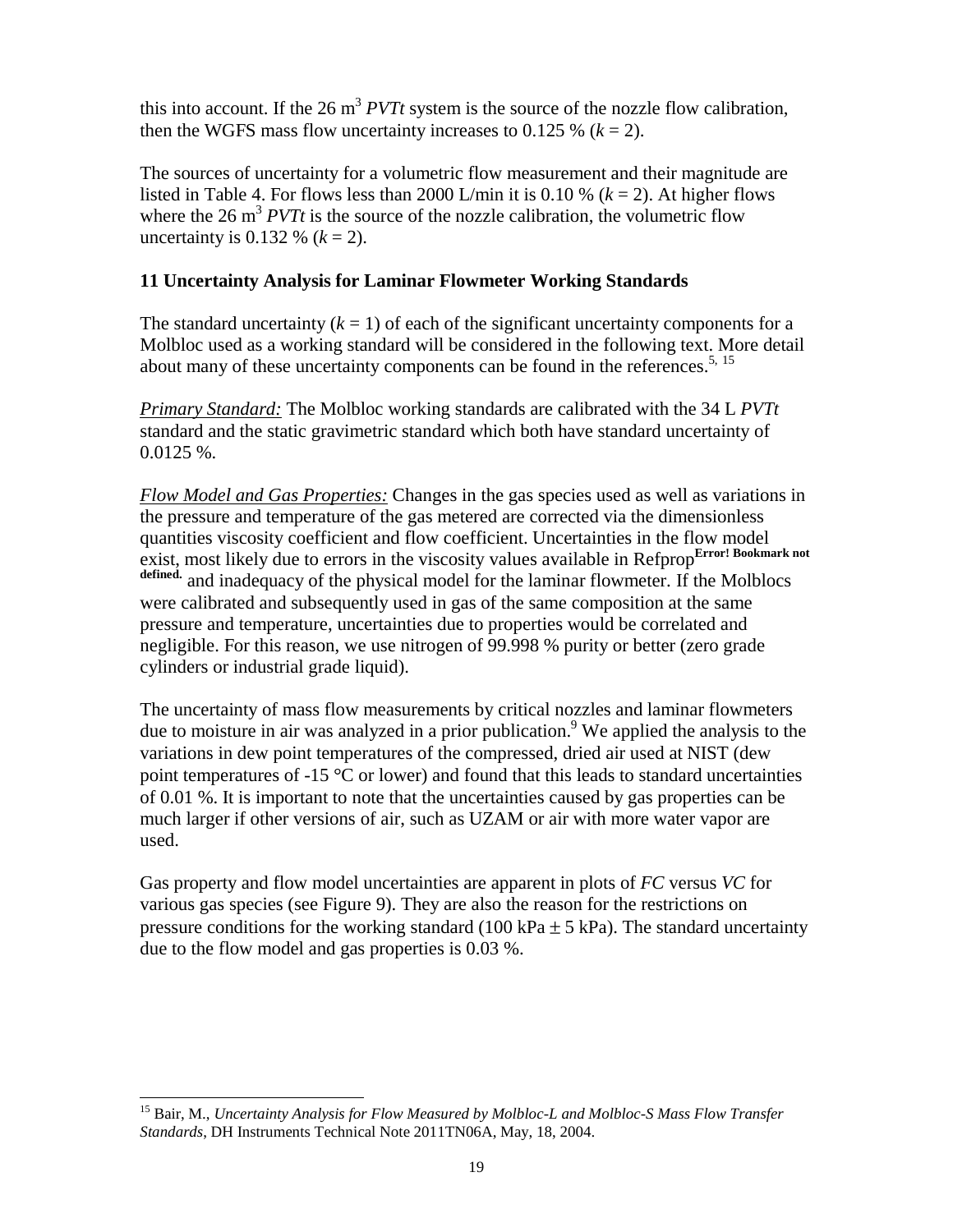

Figure 9. Flow coefficient versus viscosity coefficient for a 0.1 L/min working standard Molbloc (serial number 1851) in nitrogen, air, and carbon dioxide gases.

*Differential Pressure:* The differential pressure uncertainty is 0.03 % if taring procedures are followed and if the Molblocs are used at flows of more than 10 % of full scale.

*Calibration Stability:* The stability of the calibration of a Molbloc is related to the geometrical stability of the laminar flow path within the flowmeter and the accumulation or removal of contaminants from the flow path surfaces. Experimental measurements of calibration stability by repeated, periodic calibrations will show variations due to pressure and temperature sensor drift, gas composition changes, primary standard drift, and environmental influences (esp. room temperature).

The influence of environmental temperature and the differences between the flowmeter body temperature and the inlet gas temperature will be considered as calibration stability uncertainties in this analysis. We conducted temperature sensitivity tests on a model 1E4 Molbloc-L in 2003.<sup>16</sup> These tests showed temperature sensitivity of the flow of 0.01 % or less per <sup>o</sup>C of temperature difference between the environment and the inlet gas. Therefore, if we assume that the laboratory temperature is maintained within  $1 \degree C$  of the normal 23.5 °C, standard uncertainties due to environmental temperature differences are less than  $0.01\%$ .

We performed periodic calibrations over more than one year on a set of 4 Molblocs under the varying environmental conditions actually occurring in the laboratory and found the standard deviation of repeated calibrations to be 0.04 % or less and we use this figure as the calibration stability for our working standard Molblocs.

-

<sup>&</sup>lt;sup>16</sup> Wright, J. D., *What is the "Best" Transfer Standard for Gas Flow?*, Proceedings of FLOMEKO, Groningen, Netherlands, (2003), see figure 6.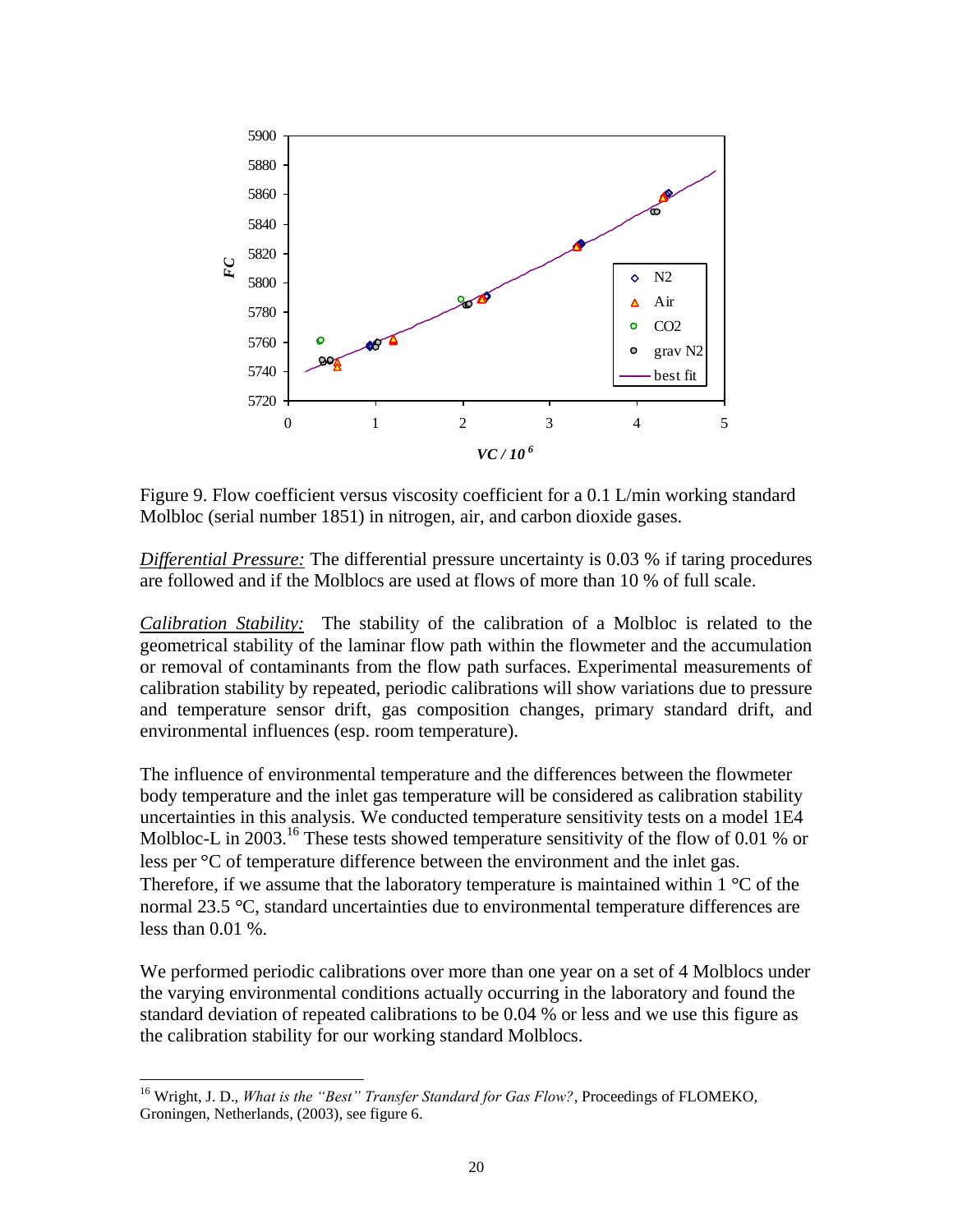*Density:* The uncertainty of the density of air using our instrumentation and the equation of state is 0.021 %.

*Laminar Flowmeter Working Standard Uncertainty:* The uncertainty categories and their magnitudes are summarized and tallied in Table 5. The most significant contributors are differential pressure and calibration stability. The differential pressure components contribute twice (they are not considered correlated), once during calibration and again during usage. The density component also contributes twice, once at the working standard and a second time at the meter under test. They are not considered correlated because the largest sources of uncertainty to density are calibration drifts in the pressure and temperature sensors, not their common calibration traceability chains.

| <b>Uncertainty Category</b>              | <b>Standard Uncertainty</b><br>$(k = 1, %)$ | <b>Contribution</b><br>(% ) |
|------------------------------------------|---------------------------------------------|-----------------------------|
| Calibration                              | 0.0125                                      | 3                           |
| Flow Model and Gas Prop.                 | 0.030                                       | 34                          |
| Differential Pressure $(x2)$             | 0.030                                       | 17                          |
| <b>Calibration Stability</b>             | 0.040                                       | 30                          |
| Density $(x2)$                           | 0.021                                       | 17                          |
| <b>Combined Uncertainty</b><br>$(k = 1)$ | 0.073                                       |                             |
| <b>Expanded Uncertainty</b><br>$(k = 2)$ | 0.146                                       |                             |

Table 5. Uncertainty for a actual volumetric flow at the meter under test using laminar flowmeter working standards.

## **12 Summary**

The principles of operation and uncertainty analysis for a Working Gas Flow Standard based on critical nozzles and laminar flowmeters have been presented. Laminar flowmeters (Molblocs) cover flows from 0.001 L/min to 10 L/min with  $k = 2$  expanded uncertainty of 0.15 %. Critical flow venturis and critical nozzles used in the WGFS cover flows between 1 L/min and 70 000 L/min and allow one to measure reference mass and volumetric flow with  $k = 2$  expanded uncertainty of 0.10 % at flows less than 2000 L/min and 0.13 % at flows larger than 2000 L/min. The traceability of the working standards is to a primary gravimetric flow standard and three *PVTt* primary flow standards (34 L,  $677$  L, and  $26 \text{ m}^3$ ). For certain flowmeter types and over certain flow ranges, the WGFS is more time efficient than the primary standards, however it does have larger uncertainty.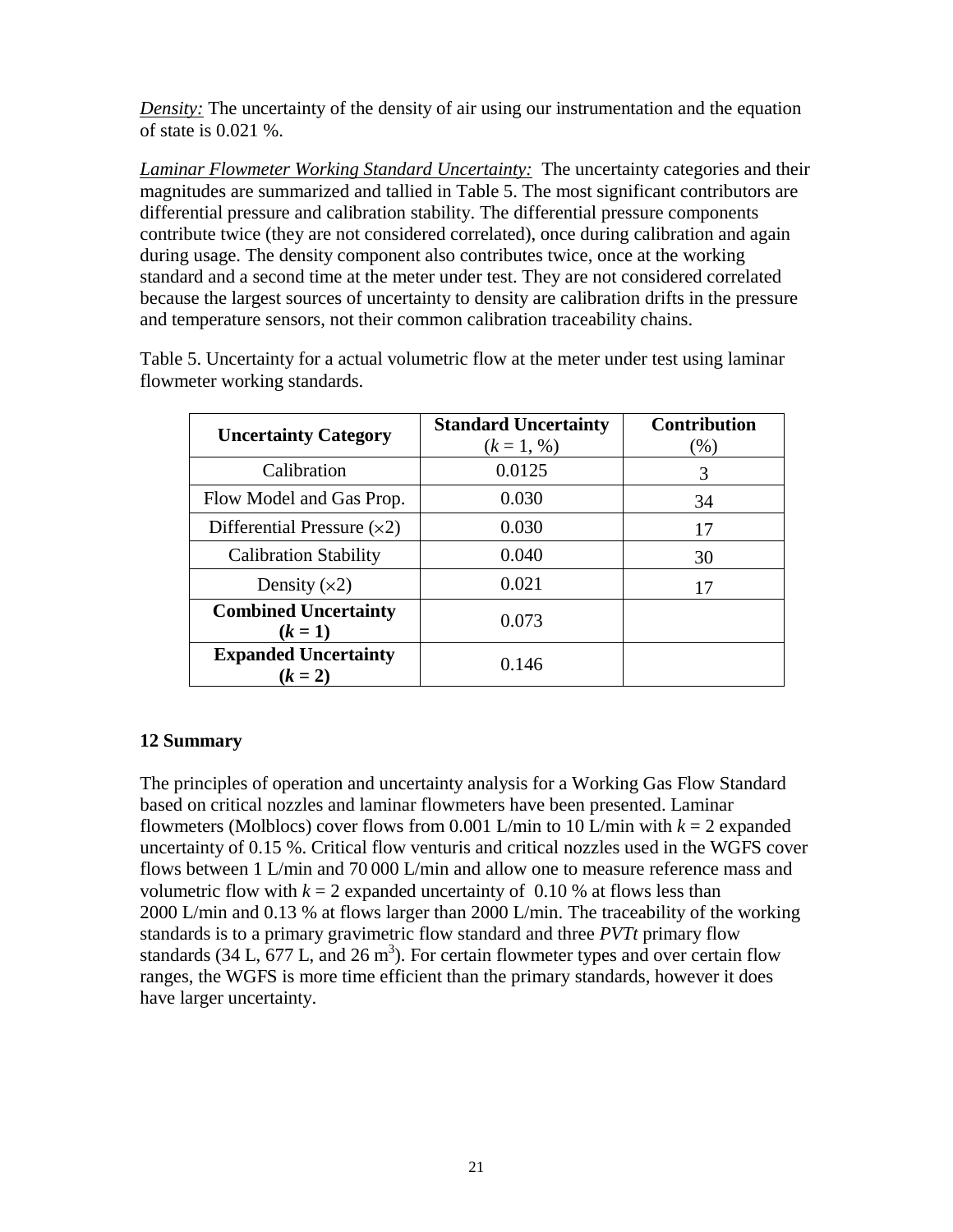## **Appendix: Sample Calibration Report**

# **REPORT OF CALIBRATION**

## **FOR**

### **A LAMINAR FLOW METER**

**March 30, 2007**

Mfg.: LFE Manufacturing Model No: asc124 Serial No: 1234

submitted by

Flowmasters, Inc. Anywhere, AZ

Purchase Order No. A123 dated February 27, 2007

The flow meter identified above was calibrated by flowing filtered dry air using the critical flow venturis (CFV) in the NIST Working Gas Flow Standard. The expanded uncertainty  $(k = 2)$  of the mass flow measured with the Working Gas Flow Standard is 0.1 % of reading. A 0.0255 in. (0.6477 mm) diameter CFV was used at a laminar flow meter differential pressures of 0.0783 kPa; a 0.063 in. (1.6002 mm) diameter CFV was used at laminar flow meter differential pressures of 0.6232 kPa to 1.2449 kPa; and a 0.125 in. (3.175 mm) diameter CFV was used at laminar flow meter differential pressures of 1.2449 kPa to 2.4854 kPa.

The flow meter was calibrated at steady state conditions (following a 15 min wait), at five flows. Five (or more) 60 s averages of instrument data were gathered at each of these flows on two different occasions. As a result, the tabulated flow meter calibration data are averages of ten or more individual calibration measurements.

The laminar flow element (LFE) and sensors were installed as shown in Figure 1. During the gas collection period, the differential pressure,  $\Delta P$ , across the LFE was measured, as well as the temperature which was measured downstream of the meter, and absolute pressure,  $P_{up}$ , of the gas which was measured at the upstream pressure tap of the LFE. Differential pressure was measured with two transducers (in parallel) in order to give us redundant measurements. The downstream end of the LFE was vented to the atmosphere. Temperature, *T*, was measured downstream of the LFE. The previously mentioned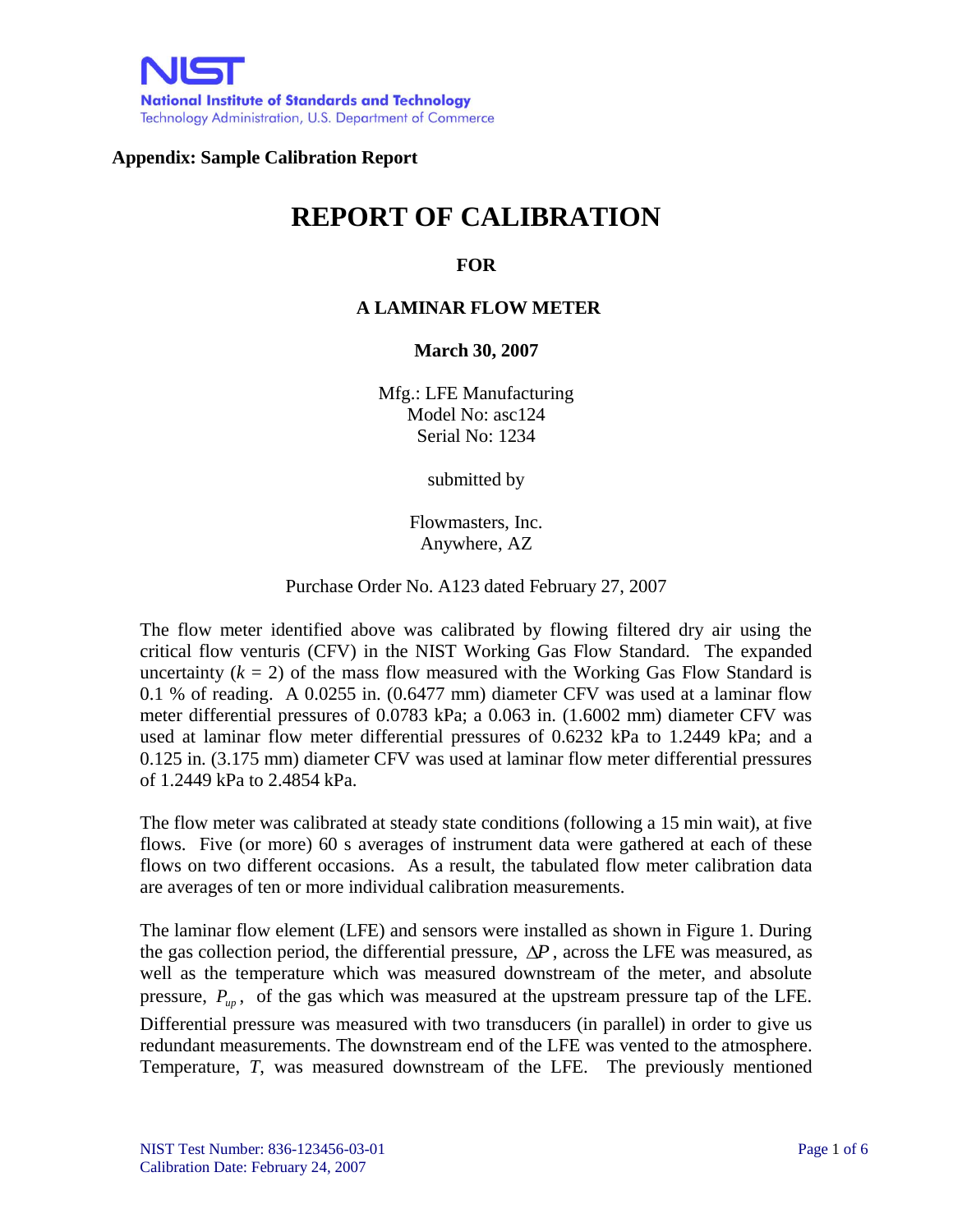quantities were measured with the following NIST sensors<sup>1</sup>: Chub E4 SN A27253, thermistor #3 (*T*), Paroscientific SN 80832( $P_{up}$ ), and Mensor SNs 360503 and 360504  $(\Delta P)$ .



**Figure 1.** Piping and instrumentation connections used during the flow meter calibration

The calibration results can be found in Table 1 and in Figure 2. Table 1 lists the temperature and pressure at the LFE (*T* and  $P_{up}$ ), the differential pressure,  $\Delta P$ , the volumetric flow at the inlet of the LFE,  $\dot{V}_{up}$ , and two dimensionless parameters, a viscosity coefficient,  $VC = L^2 \rho \Delta P / \mu^2$ , and a flow coefficient  $FC = L^3 \Delta P / \langle l \bar{V}_{up} \rangle$ , where  $\mu$  is the absolute viscosity,  $\rho$  is the gas density at the LFE, and L is a length scale for the LFE. The length, L, used to calculate the viscosity and flow coefficients was 7.62 cm (3.00 in.), based on an approximate length of the laminar flow tubes. Density at the LFE was calculated from the pressure and temperature at the LFE. The gas density and viscosity were calculated using best-fit equations which are based on the NIST gas properties database.<sup>2, 3</sup> In January 2003, the correlation equation for viscosity used by the NIST Fluid Metrology Group was changed from an older reference to the one used in this report. The five previous sets of calibration data shown in Figure 2 were

-

<sup>1</sup> The instrument make and model is stated for completeness of the calibration record and to document the chain of calibration traceability and is not an endorsement of the product.

<sup>2</sup> Lemmon, E. W., McLinden, M. O., and Huber, M. L., *Refprop 23: Reference Fluid Thermodynamic and Transport Properties,* NIST Standard Reference Database 23, Version 7, National Institute of Standards and Technology, Boulder, Colorado, 2002.

<sup>3</sup> Wright, J., *Gas Properties Equations for the NIST Fluid Flow Group Gas Flow Measurement Calibration Services*, 2/04.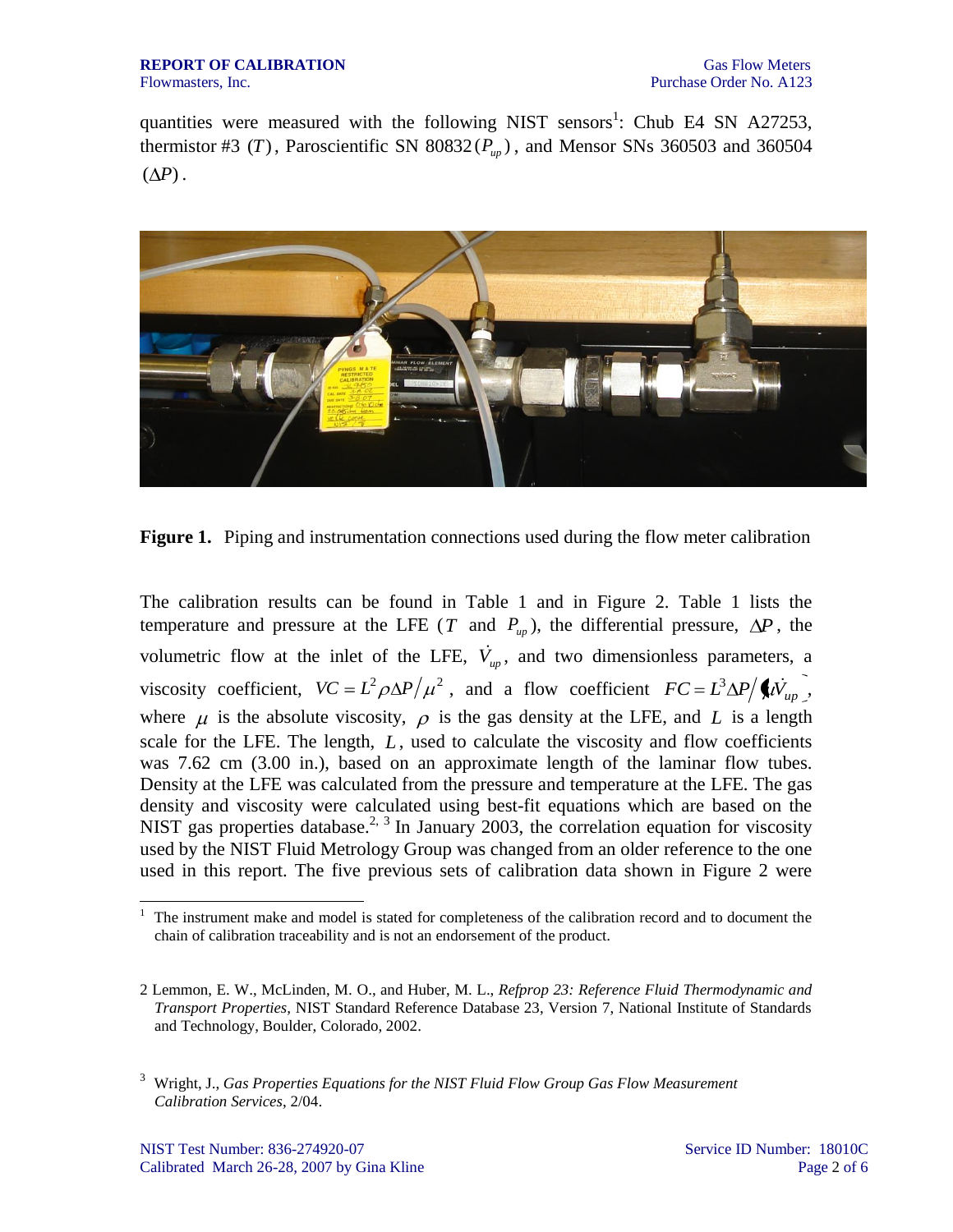reprocessed using the new property correlations for comparison to the recent results because the old and new calculations of viscosity differ by as much as 0.7 %.

The viscosity and flow coefficients are calculated with consistent units for  $L$ ,  $\rho$ ,  $\Delta P$ , , and  $\dot{V}_{up}$  so that the results are dimensionless. Table 1 includes the relative expanded uncertainty of the flow coefficient  $(U_e)$  for this calibration.

Figure 2 shows the viscosity and flow coefficients for the LFE under test along with error bars for the present calibration, which represent the uncertainty of the flow coefficient. Also shown in Figure 2 are the results of five previous calibrations performed in dry filtered air.

The calibration data is presented in the dimensionless form so that a graph of the flow coefficient versus the viscosity coefficient can be used to determine  $\dot{V}_{up}$  accurately when operational conditions during use differ from those during calibration (such as a different temperature, absolute pressure, or gas). Note: if the volumetric flow at the outlet of the LFE is desired, the upstream flow must be multiplied by the ratio of the upstream pressure to the downstream pressure and by the ratio of the downstream temperature to the upstream temperature.

| T<br>[K] | $P_{up}$<br>[kPa] | $\Delta P$<br>[ $kPa$ ] | $V_{up}$<br>$\left[\text{alm}\right]^4$ | VC<br>$x10^{-10}$ | FC<br>$x10^{-7}$ | $U_e$<br>[%] |
|----------|-------------------|-------------------------|-----------------------------------------|-------------------|------------------|--------------|
| 295.58   | 100.74            | 0.0783                  | 9.1840                                  | 0.1600            | 1.2321           | 0.52         |
| 295.60   | 101.33            | 0.6232                  | 71.7856                                 | 1.2810            | 1.2546           | 0.25         |
| 295.54   | 101.95            | 1.2449                  | 139.9243                                | 2.5761            | 1.2860           | 0.25         |
| 295.50   | 102.55            | 1.8647                  | 204.1679                                | 3.8829            | 1.3203           | 0.25         |
| 295.49   | 103.16            | 2.4854                  | 265.0542                                | 5.2064            | 1.3556           | 0.26         |

**Table 1:** Calibration data for LFE SN 739190-F1.

1

 $4$  alm = actual liters per minute using LFE pressure and temperature.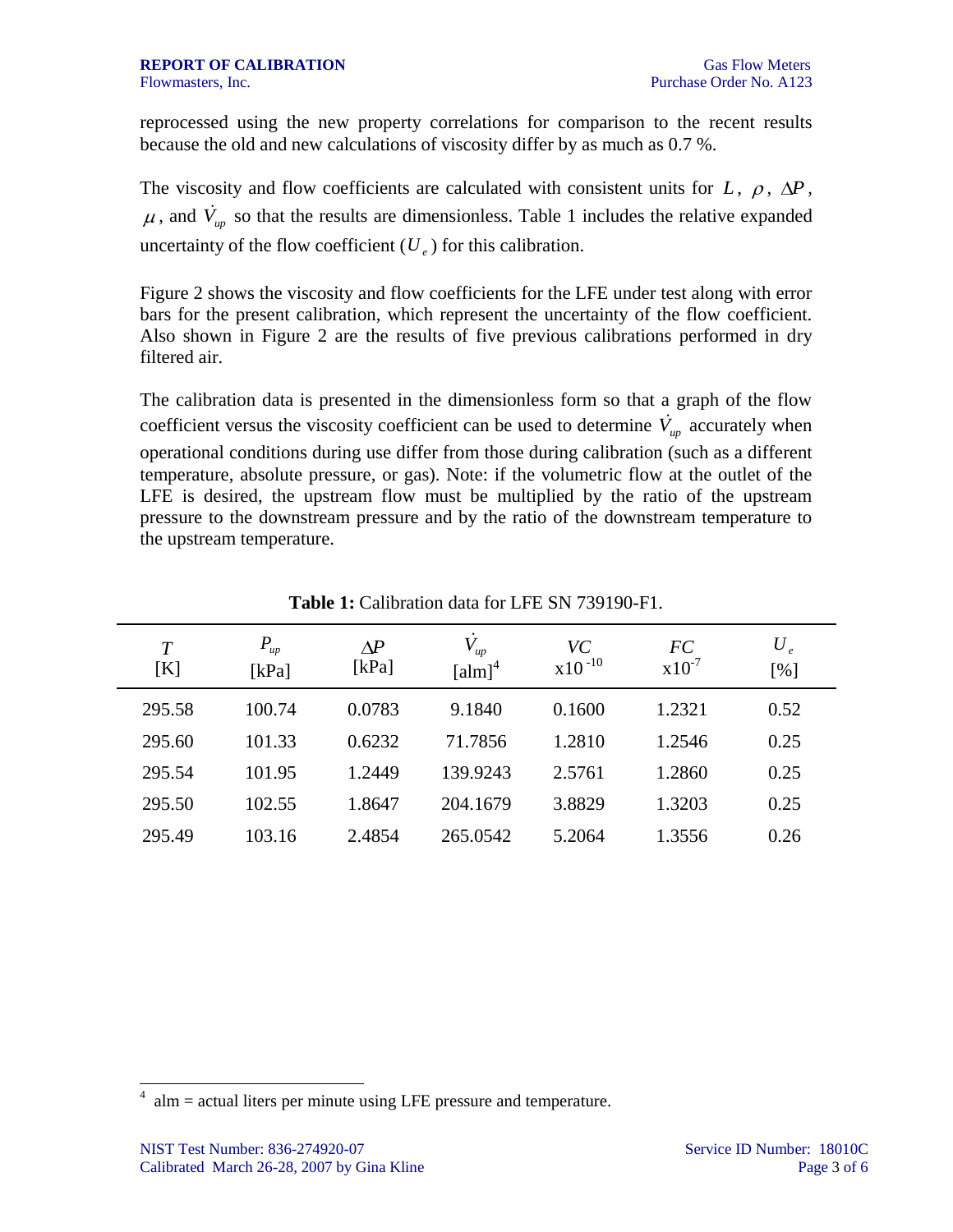

Figure 2. LFE SN 739190-F1 dimensionless calibration results.

An analysis was performed to assess the uncertainty of the results obtained for the meter under test.<sup>5, 6, 7</sup> The process involves identifying the equations used in calculating the calibration result (measurand) so that the sensitivity of the result to uncertainties in the input quantities can be evaluated. The approximately 67*%* confidence level uncertainty of each of the input quantities is determined, weighted by its sensitivity, and combined with the other uncertainty components by root-sum-square to arrive at a combined uncertainty  $(U_c)$ . The combined uncertainty is multiplied by a coverage factor of 2.0 to arrive at an expanded uncertainty ( *Ue* ) of the measurand with approximately 95*%* confidence level.

As described in the references, if one considers a generic basis equation for the measurement process, which has an output,  $y$ , based on  $N$  input quantities,  $x_i$ ,

 $\frac{1}{5}$ International Organization for Standardization, *Guide to the Expression of Uncertainty in Measurement*, Switzerland, 1996 edition.

<sup>6</sup> Taylor, B. N. and Kuyatt, C. E., *Guidelines for Evaluating and Expressing the Uncertainty of NIST Measurement Results*, NIST TN 1297, 1994 edition.

<sup>7</sup> Coleman, H. W. and Steele, W. G.*, Experimentation and Uncertainty Analysis for Engineers*, John Wiley and Sons, 2nd ed., 1999.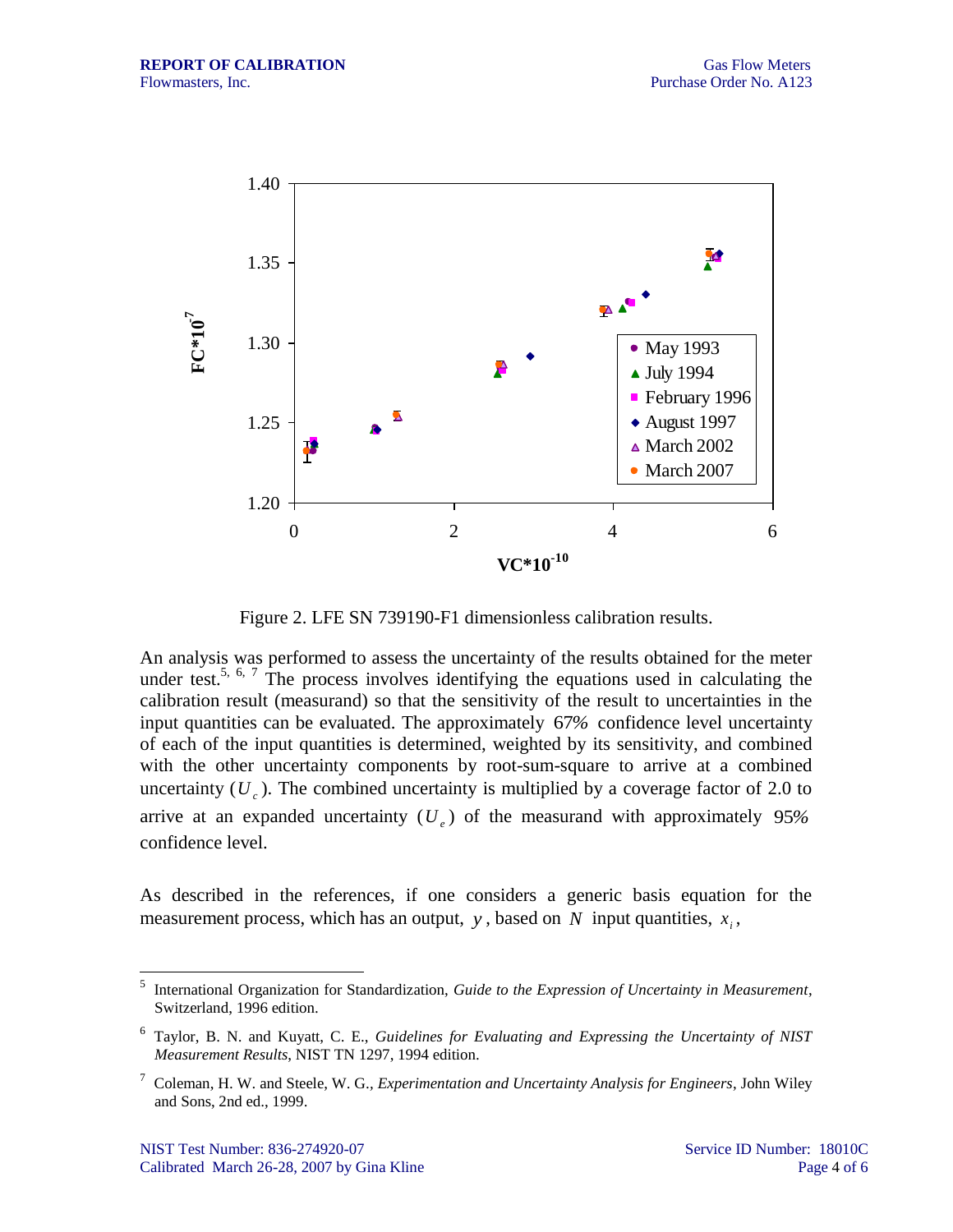$$
y = y(x_1, x_2, \dots, x_N)
$$
 (1)

and all uncertainty components are uncorrelated, the normalized expanded uncertainty is given by,

$$
\frac{U_e \Phi}{y} = k \frac{U_c \Phi}{y} = k \sqrt{\sum_{i=1}^{N} s_i^2 \left(\frac{u \Phi_i}{x_i}\right)^2}
$$
(2)

In the normalized expanded uncertainty equation, the  $u(x_i)$ 's are the standard uncertainties of each input, and  $s_i$ 's are their associated sensitivity coefficients, given by,

$$
s_i = \frac{\partial y}{\partial x_i} \frac{x_i}{y}
$$
 (3)

The normalized expanded uncertainty equation is convenient because it permits the usage of relative uncertainties (in fractional or percentage forms) and of dimensionless sensitivity coefficients. The dimensionless sensitivity coefficients can often be obtained by inspection because for a linear function they have a magnitude of unity.

 $y = y(x_1, x_2, ..., x_n)$  (1)<br>
and all uncertainty components are uncorrelated, the normalized expanded uncertainty is<br>
given by,<br>  $\frac{U_x \Phi_{-\infty}}{y} k \left( \frac{\Phi_{-\infty}}{y} k \right) \left( \frac{\Phi_{-\infty}}{x} \right)^2$  (2)<br>
the the normalized expanded uncertai For this calibration, the uncertainty of the flow coefficient has components due to the measurement of the actual volumetric flow at the meter under test  $u\hat{\mathbf{V}}$ , the differential pressure  $U \oplus P$ , the gas viscosity  $u \oplus u$ , and the reproducibility of the test  $u \otimes u$ , all of which have sensitivity coefficients of 1. The uncertainty of the actual volumetric flow has uncertainty components from the mass flow measurement by the primary standard,  $u \cdot \mathbf{u} \geq 0.05\%$ , as well as the pressure,  $u \cdot \mathbf{v} \geq 0.02\%$ , and temperature,  $u \cdot \mathbf{v} \geq 0.03\%$ , measurements used to convert the mass flows to actual volumetric flows at the meter under test, all of which have sensitivity coefficients of 1. The RSS of these components gives the combined uncertainty for the volumetric flow at the meter under test of 0.06% .

The uncertainty of the differential pressure measurements is 0.1 % based on analysis of calibration records, except at the lowest flow where the differential pressure uncertainty was 0.25 %.

The present uncertainty analysis does not include uncertainty in the experimental measurements of viscosity found in the references, which can amount to 1*%* or more. To prevent errors due to viscosity, the user must use the same gas and viscosity expression used by NIST when using the results given in Table 1, or must use flow coefficients calculated with their preferred viscosity relationship. Flow measurements made with this LFE and a gas other than air will have greater uncertainty than that given in the present analysis due to uncertainty in the gas viscosity. Given these assumptions, the viscosity uncertainty depends primarily on the uncertainty of the gas temperature measurement  $(0.03\%).$